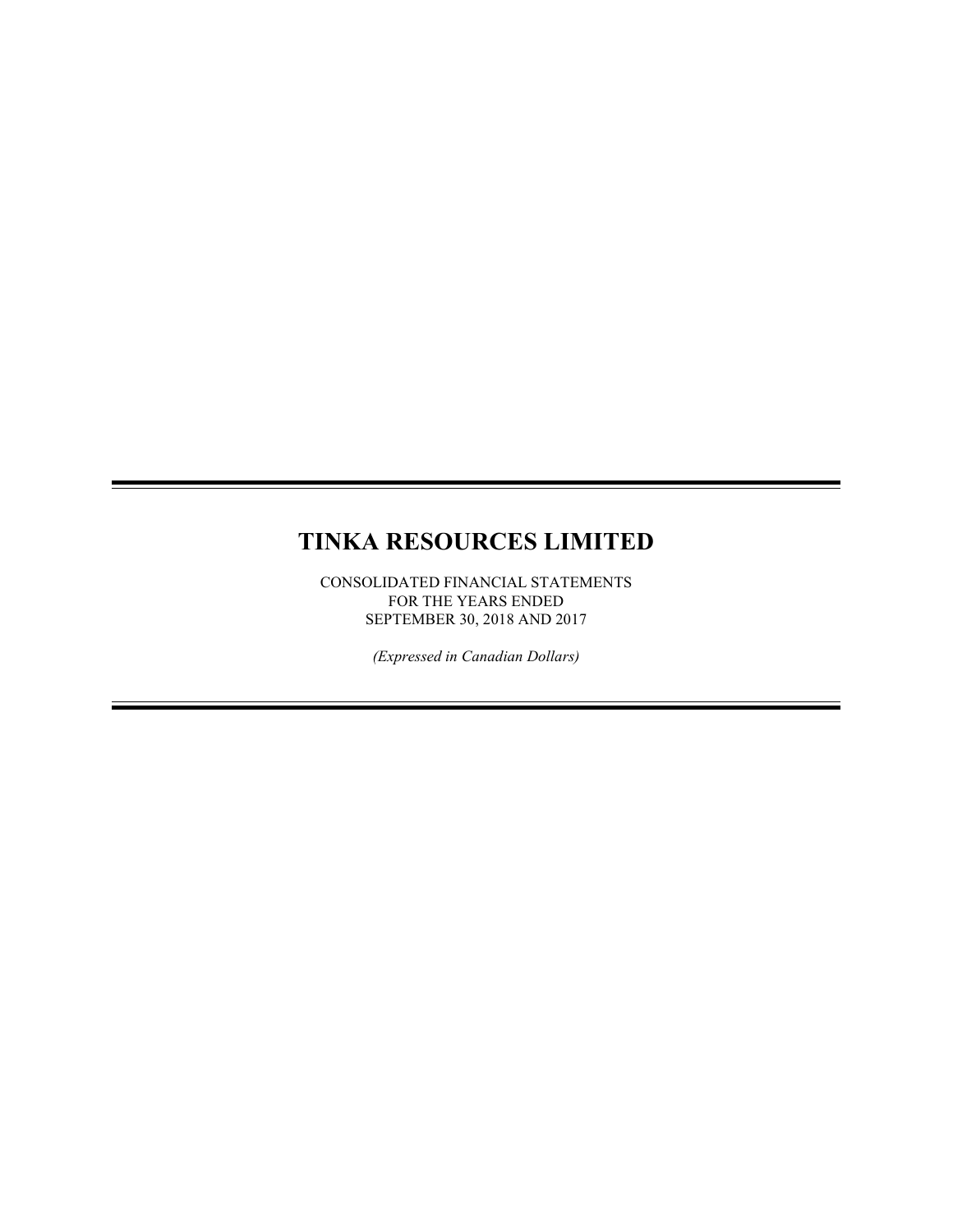

dhgroup.ca t 604.731.5881 f 604.731.9923

# **Independent Auditor's Report**

To the Shareholders of Tinka Resources Limited

We have audited the accompanying consolidated financial statements of Tinka Resources Limited, which comprise the consolidated statements of financial position as at September 30, 2018 and September 30, 2017, and the consolidated statements of comprehensive loss, consolidated statements of changes in equity and consolidated statements of cash flows for the years ended September 30, 2018 and September 30, 2017, and a summary of significant accounting policies and other explanatory information.

## **Management's Responsibility for the Consolidated Financial Statements**

Management is responsible for the preparation and fair presentation of these consolidated financial statements in accordance with International Financial Reporting Standards, and for such internal control as management determines is necessary to enable the preparation of consolidated financial statements that are free from material misstatement, whether due to fraud or error.

#### **Auditor's Responsibility**

Our responsibility is to express an opinion on these consolidated financial statements based on our audits. We conducted our audits in accordance with Canadian generally accepted auditing standards. Those standards require that we comply with ethical requirements and plan and perform the audit to obtain reasonable assurance about whether the consolidated financial statements are free from material misstatement.

An audit involves performing procedures to obtain audit evidence about the amounts and disclosures in the consolidated financial statements. The procedures selected depend on the auditor's judgment, including the assessment of the risks of material misstatement of the consolidated financial statements, whether due to fraud or error. In making those risk assessments, the auditor considers internal control relevant to the entity's preparation and fair presentation of the consolidated financial statements in order to design audit procedures that are appropriate in the circumstances, but not for the purpose of expressing an opinion on the effectiveness of the entity's internal control. An audit also includes evaluating the appropriateness of accounting policies used and the reasonableness of accounting estimates made by management, as well as evaluating the overall presentation of the consolidated financial statements.

We believe that the audit evidence we have obtained in our audits is sufficient and appropriate to provide a basis for our audit opinion.

#### **Opinion**

In our opinion, the consolidated financial statements present fairly, in all material respects, the financial position of Tinka Resources Limited as at September 30, 2018 and September 30, 2017, and its financial performance and its cash flows for the years ended September 30, 2018 and September 30, 2017 in accordance with International Financial Reporting Standards.

*"D&H Group LLP"*

Vancouver, B.C.

January 22, 2019 **Chartered Professional Accountants**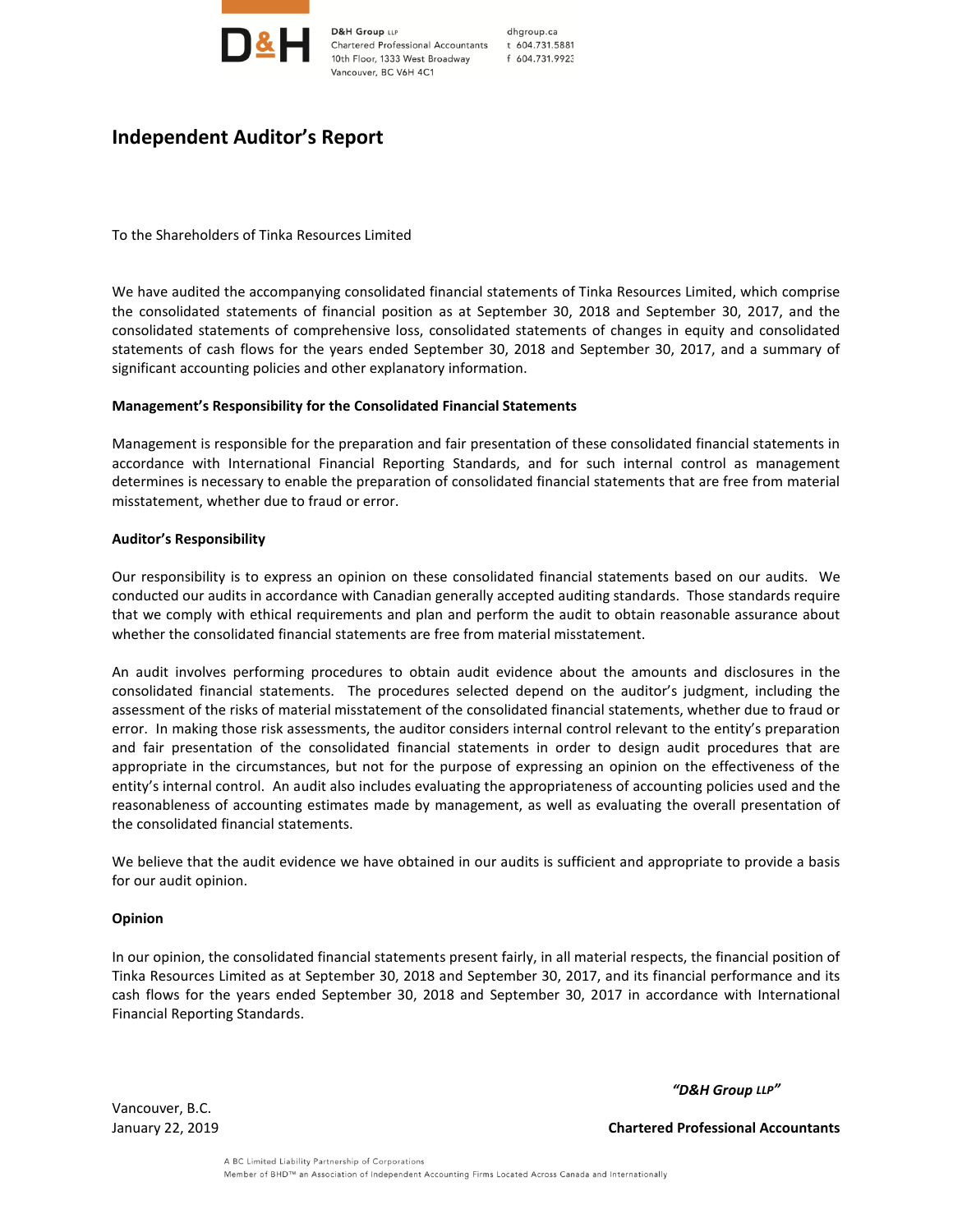# **TINKA RESOURCES LIMITED**

## **CONSOLIDATED STATEMENTS OF FINANCIAL POSITION**

*(Expressed in Canadian Dollars)*

|                                                                                                 | <b>Note</b> | September 30,<br>2018<br>\$             | September 30,<br>2017<br>s                |
|-------------------------------------------------------------------------------------------------|-------------|-----------------------------------------|-------------------------------------------|
| <b>ASSETS</b>                                                                                   |             |                                         |                                           |
| <b>Current assets</b><br>Cash<br>GST receivable<br>Amounts receivable<br>Prepaid expenses       |             | 14,260,023<br>14,112<br>6,254<br>66,352 | 6,036,919<br>10,916<br>13,021<br>100,960  |
| <b>Total current assets</b>                                                                     |             | 14,346,741                              | 6,161,816                                 |
| <b>Non-current assets</b><br>Property, plant and equipment<br>Exploration and evaluation assets | 4<br>5      | 28,266<br>39,272,838                    | 30,635<br>28,862,723                      |
| <b>Total non-current assets</b>                                                                 |             | 39,301,104                              | 28,893,358                                |
| <b>TOTAL ASSETS</b>                                                                             |             | 53,647,845                              | 35,055,174                                |
| <b>LIABILITIES</b>                                                                              |             |                                         |                                           |
| <b>Current liabilities</b><br>Accounts payable and accrued liabilities                          | 7           | 588,203                                 | 512,666                                   |
| <b>TOTAL LIABILITIES</b>                                                                        |             | 588,203                                 | 512,666                                   |
| <b>SHAREHOLDERS' EQUITY</b><br>Share capital<br>Share-based payments reserve<br>Deficit         | 6<br>6      | 74,500,920<br>5,518,350<br>(26,959,628) | 53,486,789<br>5,198,982<br>(24, 143, 263) |
| <b>TOTAL SHAREHOLDERS' EQUITY</b>                                                               |             | 53,059,642                              | 34,542,508                                |
| <b>TOTAL LIABILITIES AND SHAREHOLDERS' EQUITY</b>                                               |             | 53,647,845                              | 35,055,174                                |

 $\mathcal{L}_\mathcal{L} = \{ \mathcal{L}_\mathcal{L} = \{ \mathcal{L}_\mathcal{L} = \{ \mathcal{L}_\mathcal{L} = \{ \mathcal{L}_\mathcal{L} = \{ \mathcal{L}_\mathcal{L} = \{ \mathcal{L}_\mathcal{L} = \{ \mathcal{L}_\mathcal{L} = \{ \mathcal{L}_\mathcal{L} = \{ \mathcal{L}_\mathcal{L} = \{ \mathcal{L}_\mathcal{L} = \{ \mathcal{L}_\mathcal{L} = \{ \mathcal{L}_\mathcal{L} = \{ \mathcal{L}_\mathcal{L} = \{ \mathcal{L}_\mathcal{$ 

**Events after the Reporting Period** - Note 12

These consolidated annual financial statements were approved for issue by the Board of Directors on January 22, 2019 and are signed on its behalf by:

*/s/ Graham Carman /s/ Nick DeMare* Graham Carman Director Director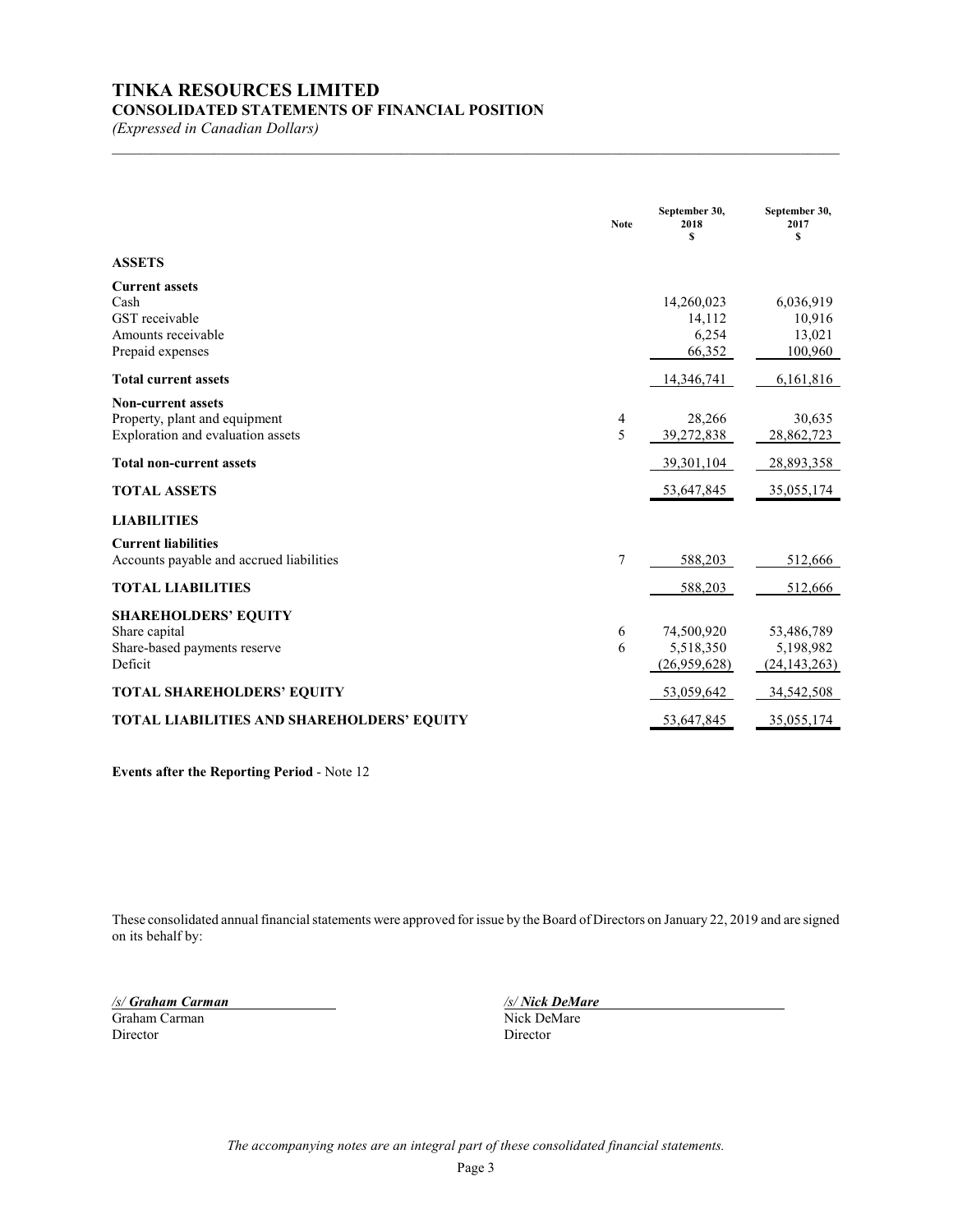## **TINKA RESOURCES LIMITED CONSOLIDATED STATEMENTS OF COMPREHENSIVE LOSS**

*(Expressed in Canadian Dollars)*

|                                                                          |             | <b>Year Ended September 30</b> |             |  |
|--------------------------------------------------------------------------|-------------|--------------------------------|-------------|--|
|                                                                          | <b>Note</b> | 2018<br>\$                     | 2017<br>\$  |  |
|                                                                          |             |                                |             |  |
| <b>Expenses</b>                                                          |             |                                |             |  |
| Accounting and administration                                            | 7(b)        | 88,516                         | 64,964      |  |
| Audit                                                                    |             | 38,760                         | 36,720      |  |
| Corporate development                                                    |             | 71,727                         | 53,277      |  |
| Depreciation                                                             |             | 5,936                          | 6,298       |  |
| General exploration                                                      |             | 105,694                        | 78,719      |  |
| Investment conferences                                                   |             | 109,834                        | 48,422      |  |
| Investor relations                                                       |             | 90,000                         | 75,000      |  |
| Legal                                                                    |             | 126,952                        | 76,020      |  |
| Management fees                                                          | 7(a)        | 355,008                        | 290,003     |  |
| Office                                                                   |             | 165,387                        | 166,875     |  |
| Professional fees                                                        | 7           | 275,567                        | 284,711     |  |
| Regulatory                                                               |             | 80,127                         | 22,952      |  |
| Rent                                                                     | 7(b)(ii)    | 44,512                         | 57,868      |  |
| Salaries, wages and benefits                                             |             | 385,057                        | 316,644     |  |
| Shareholder costs                                                        |             | 49,812                         | 25,779      |  |
| Share-based compensation                                                 | 6(d)        | 823,309                        | 1,263,716   |  |
| Transfer agent                                                           |             | 27,153                         | 23,460      |  |
| Travel and related                                                       |             | 248,900                        | 184,390     |  |
|                                                                          |             | 3,092,251                      | 3,075,818   |  |
|                                                                          |             |                                |             |  |
| Loss before other items                                                  |             | (3,092,251)                    | (3,075,818) |  |
| <b>Other items</b>                                                       |             |                                |             |  |
| Interest income                                                          |             | 195,329                        | 87,281      |  |
| Foreign exchange gain (loss)                                             |             | 80,557                         | (134, 397)  |  |
| Write-off of exploration and evaluation assets                           | 5           |                                | (65,904)    |  |
|                                                                          |             | 275,886                        | (113, 020)  |  |
| Net loss and comprehensive loss for the year                             |             | (2,816,365)                    | (3,188,838) |  |
| Loss per share - basic and diluted                                       |             | \$(0.01)                       | \$(0.01)    |  |
| Weighted average number of common shares outstanding - basic and diluted |             | 241,176,786                    | 201,634,876 |  |

 $\mathcal{L}_\text{max} = \mathcal{L}_\text{max} = \mathcal{L}_\text{max} = \mathcal{L}_\text{max} = \mathcal{L}_\text{max} = \mathcal{L}_\text{max} = \mathcal{L}_\text{max} = \mathcal{L}_\text{max} = \mathcal{L}_\text{max} = \mathcal{L}_\text{max} = \mathcal{L}_\text{max} = \mathcal{L}_\text{max} = \mathcal{L}_\text{max} = \mathcal{L}_\text{max} = \mathcal{L}_\text{max} = \mathcal{L}_\text{max} = \mathcal{L}_\text{max} = \mathcal{L}_\text{max} = \mathcal{$ 

*The accompanying notes are an integral part of these consolidated financial statements.*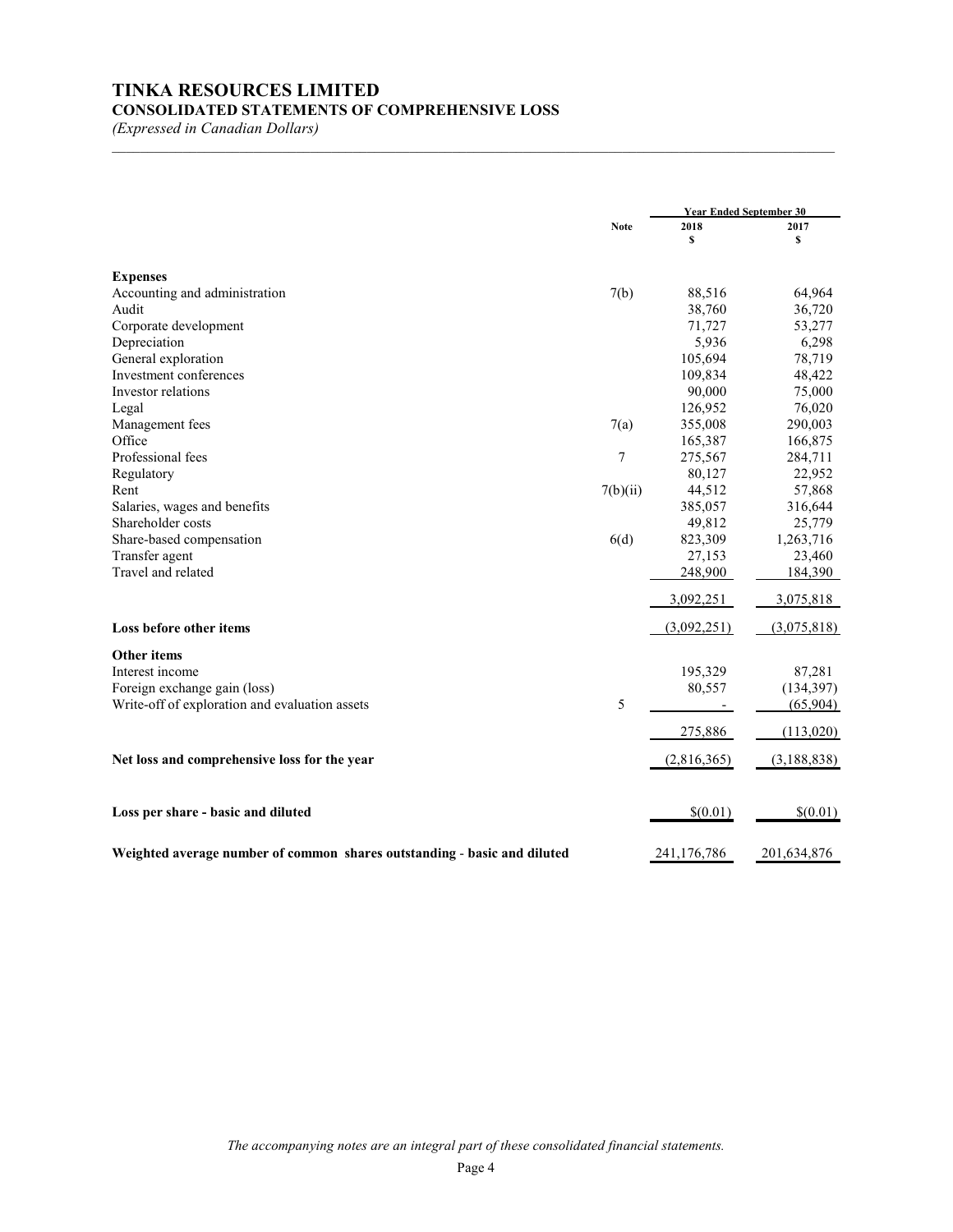## **TINKA RESOURCES LIMITED CONSOLIDATED STATEMENTS OF CHANGES IN EQUITY**

*(Expressed in Canadian Dollars)*

|                                       | Year Ended September 30, 2018 |                    |                                                       |                |                                    |
|---------------------------------------|-------------------------------|--------------------|-------------------------------------------------------|----------------|------------------------------------|
|                                       | <b>Share Capital</b>          |                    |                                                       |                |                                    |
|                                       | Number of<br><b>Shares</b>    | <b>Amount</b><br>S | <b>Share-Based</b><br><b>Payments</b><br>Reserve<br>S | Deficit<br>\$  | <b>Total</b><br><b>Equity</b><br>s |
| <b>Balance at September 30, 2017</b>  | 211,987,322                   | 53,486,789         | 5,198,982                                             | (24, 143, 263) | 34,542,508                         |
| Common shares issued for:             |                               |                    |                                                       |                |                                    |
| - prospectus offering                 | 16,790,000                    | 8,059,200          |                                                       |                | 8,059,200                          |
| - private placement                   | 17,042,284                    | 8,180,296          |                                                       |                | 8,180,296                          |
| - share options exercised             | 4,614,249                     | 1,533,450          |                                                       |                | 1,533,450                          |
| - warrants exercised                  | 12,232,347                    | 3,669,704          |                                                       |                | 3,669,704                          |
| Share issue costs                     |                               | (932, 460)         |                                                       |                | (932, 460)                         |
| Transfer on exercise of share options |                               |                    |                                                       |                |                                    |
| and finders' warrants                 |                               | 503,941            | (503, 941)                                            |                |                                    |
| Share-based compensation              |                               |                    | 823,309                                               |                | 823,309                            |
| Net loss                              |                               |                    |                                                       | (2,816,365)    | (2,816,365)                        |
| <b>Balance at September 30, 2018</b>  | 262,666,202                   | 74,500,920         | 5,518,350                                             | (26,959,628)   | 53,059,642                         |

 $\mathcal{L}_\text{max} = \mathcal{L}_\text{max} = \mathcal{L}_\text{max} = \mathcal{L}_\text{max} = \mathcal{L}_\text{max} = \mathcal{L}_\text{max} = \mathcal{L}_\text{max} = \mathcal{L}_\text{max} = \mathcal{L}_\text{max} = \mathcal{L}_\text{max} = \mathcal{L}_\text{max} = \mathcal{L}_\text{max} = \mathcal{L}_\text{max} = \mathcal{L}_\text{max} = \mathcal{L}_\text{max} = \mathcal{L}_\text{max} = \mathcal{L}_\text{max} = \mathcal{L}_\text{max} = \mathcal{$ 

|                                       | Year Ended September 30, 2017 |             |                                                         |                |                        |
|---------------------------------------|-------------------------------|-------------|---------------------------------------------------------|----------------|------------------------|
|                                       | <b>Share Capital</b>          |             |                                                         |                |                        |
|                                       | Number of<br><b>Shares</b>    | Amount<br>9 | <b>Share-Based</b><br><b>Payments</b><br><b>Reserve</b> | <b>Deficit</b> | <b>Total</b><br>Equity |
| <b>Balance at September 30, 2016</b>  | 149,807,322                   | 40,137,096  | 4,457,243                                               | (20,954,425)   | 23,639,914             |
| Common shares issued for:             |                               |             |                                                         |                |                        |
| - private placement                   | 55,000,000                    | 11,000,000  |                                                         |                | 11,000,000             |
| - share options exercised             | 6,475,000                     | 2,128,250   |                                                         |                | 2,128,250              |
| - warrants exercised                  | 705,000                       | 254,531     |                                                         |                | 254,531                |
| Share issue costs                     |                               | (766, 616)  | 211,551                                                 |                | (555,065)              |
| Transfer on exercise of share options |                               | 733,528     | (733, 528)                                              |                |                        |
| Share-based compensation              |                               |             | 1,263,716                                               |                | 1,263,716              |
| Net loss                              |                               |             |                                                         | (3, 188, 838)  | (3, 188, 838)          |
| <b>Balance at September 30, 2017</b>  | 211,987,322                   | 53,486,789  | 5,198,982                                               | (24, 143, 263) | 34,542,508             |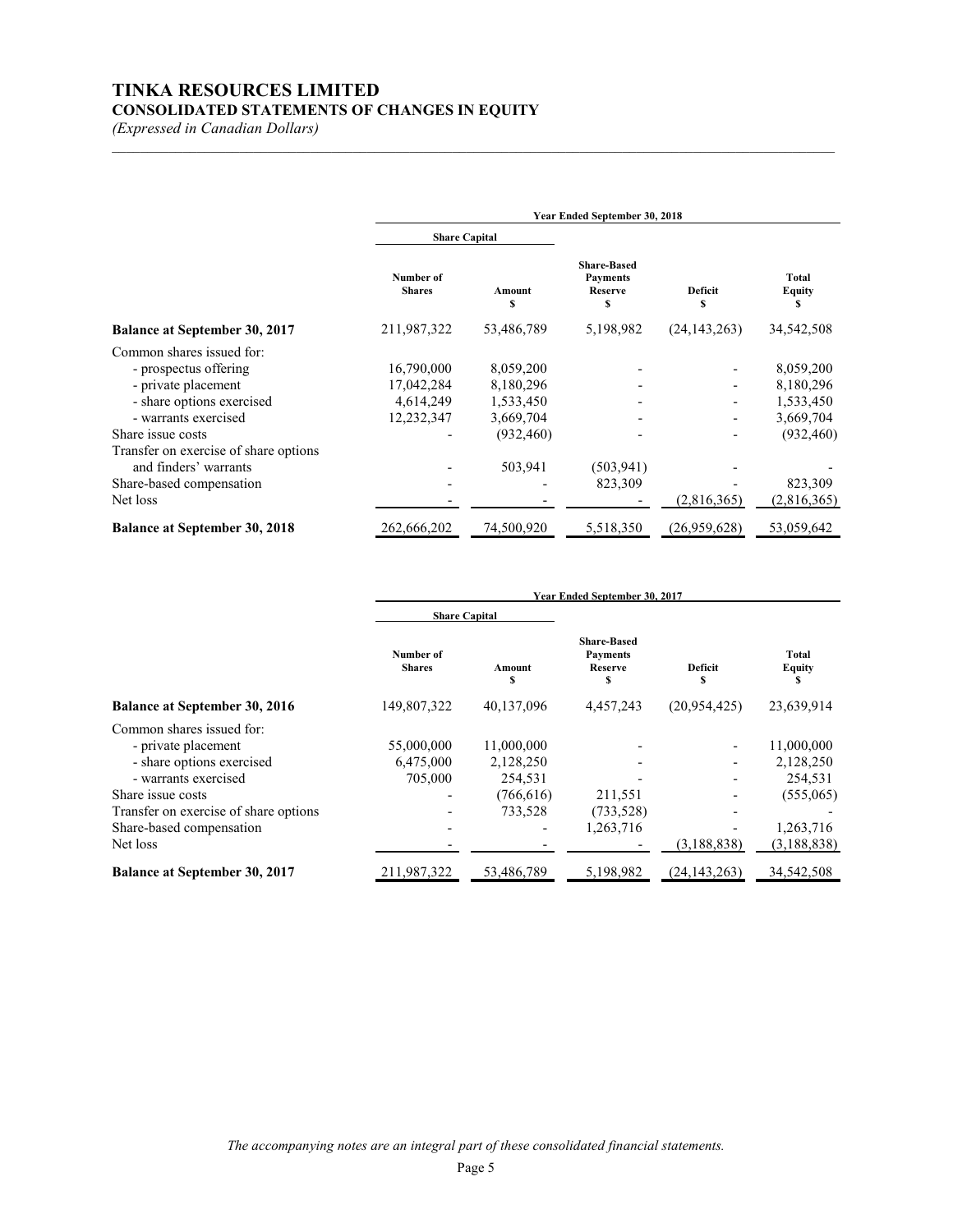# **TINKA RESOURCES LIMITED**

## **CONSOLIDATED STATEMENTS OF CASH FLOWS**

*(Expressed in Canadian Dollars)*

|                                                              | <b>Year Ended September 30.</b> |                    |
|--------------------------------------------------------------|---------------------------------|--------------------|
|                                                              | 2018<br>\$                      | 2017<br>S          |
|                                                              |                                 |                    |
| <b>Operating activities</b><br>Net loss for the year         | (2,816,365)                     | (3,188,838)        |
| Adjustments for:                                             |                                 |                    |
| Depreciation                                                 | 5,936                           | 6,298              |
| Share-based compensation                                     | 823,309                         | 1,263,716          |
| Write-off of exploration and evaluation assets               |                                 | 65,904             |
|                                                              |                                 |                    |
| Changes in non-cash working capital items:<br>GST receivable |                                 |                    |
| Amounts receivable                                           | (3,196)<br>6,767                | (8,225)<br>(7,948) |
|                                                              |                                 |                    |
| Prepaid expenses                                             | 34,608                          | (39, 864)          |
| Accounts payable and accrued liabilities                     | 17,323                          | 2,396              |
| Net cash used in operating activities                        | (1,931,618)                     | (1,906,561)        |
| <b>Investing activities</b>                                  |                                 |                    |
| Expenditures on exploration and evaluation assets            | (11, 233, 818)                  | (7,005,126)        |
| VAT recovered                                                | 887,240                         | 373,150            |
| Additions to property, plant and equipment                   | (8,890)                         | (17,329)           |
| Net cash used in investing activities                        | (10,355,468)                    | (6,649,305)        |
|                                                              |                                 |                    |
| <b>Financing activities</b>                                  |                                 |                    |
| Issuance of common shares                                    | 21,442,650                      | 13,382,781         |
| Share issue costs                                            | (932, 460)                      | (555,065)          |
| Net cash generated from financing activities                 | 20,510,190                      | 12,827,716         |
| Net change in cash                                           | 8,223,104                       | 4,271,850          |
| Cash at beginning of year                                    | 6,036,919                       | 1,765,069          |
| Cash at end of year                                          | 14,260,023                      | 6,036,919          |

\_\_\_\_\_\_\_\_\_\_\_\_\_\_\_\_\_\_\_\_\_\_\_\_\_\_\_\_\_\_\_\_\_\_\_\_\_\_\_\_\_\_\_\_\_\_\_\_\_\_\_\_\_\_\_\_\_\_\_\_\_\_\_\_\_\_\_\_\_\_\_\_\_\_\_\_\_\_\_\_\_\_\_\_\_\_\_\_\_\_\_\_\_\_\_\_\_\_\_\_\_\_\_

**Supplemental cash flow information** - See Note 11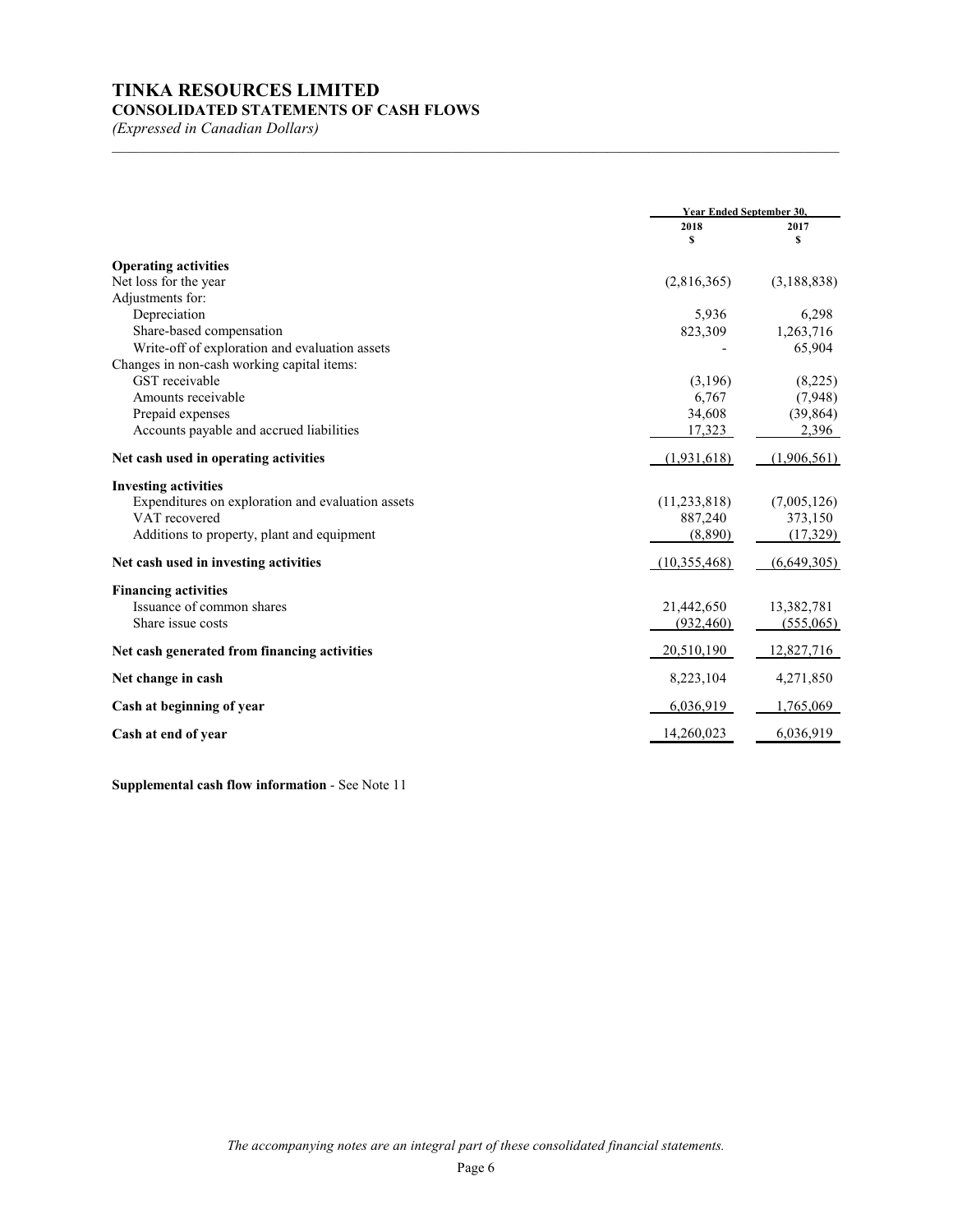## **TINKA RESOURCES LIMITED NOTES TO THE CONSOLIDATED FINANCIAL STATEMENTS FOR THE YEARS ENDED SEPTEMBER 30, 2018 AND 2017**

*(Expressed in Canadian Dollars)*

#### **1. Nature of Operations**

Tinka Resources Limited (the "Company") was incorporated on September 15, 1987 under the provisions of the Company Act (British Columbia). The Company is listed and traded on the TSX Venture Exchange ("TSXV") and the Lima Stock Exchange under the symbol "TK" and on the Frankfurt Exchange under the symbol "TLD". The Company's principal office is located at #1305 - 1090 West Georgia Street, Vancouver, British Columbia, V6E 3V7 Canada.

**\_\_\_\_\_\_\_\_\_\_\_\_\_\_\_\_\_\_\_\_\_\_\_\_\_\_\_\_\_\_\_\_\_\_\_\_\_\_\_\_\_\_\_\_\_\_\_\_\_\_\_\_\_\_\_\_\_\_\_\_\_\_\_\_\_\_\_\_\_\_\_\_\_\_\_\_\_\_\_\_\_\_\_\_\_\_\_\_\_\_\_\_\_**

The Company is a junior mineral exploration company currently engaged in the acquisition and exploration of mineral properties located in Peru. On the basis of information to date, the Company has not yet determined whether these properties contain economically recoverable ore reserves. The underlying value of the mineral resource interests is entirely dependent on the existence of economically recoverable reserves, the ability of the Company to obtain the necessary financing to complete exploration and development and upon future profitable production. Mineral resource interests represent costs incurred to date, less amounts amortized and/or written off, and do not necessarily represent present or future values.

As at September 30, 2018 the Company had working capital in the amount of \$13,758,538. These consolidated financial statements have been prepared on a going concern basis which assumes that the Company will be able to realize its assets and discharge its liabilities in the normal course of business operations for the foreseeable future. To date the Company has not earned significant revenues and is considered to be in the exploration stage. The Company's operations are funded from equity financings which are dependent upon many external factors and may be difficult to impossible to secure or raise when required. Although management considers that the Company has adequate resources to maintain its core operations and planned exploration programs on its existing exploration and evaluation assets for the next twelve months, the Company recognizes that exploration expenditures may change with ongoing results and, as a result, it may be required to obtain additional financing. While the Company has been successful in securing financings in the past there can be no assurance that it will be able to do so in the future. These consolidated financial statements do not reflect any adjustments related to conditions that occurred subsequent to September 30, 2018.

#### **2. Basis of Preparation**

#### *Statement of Compliance*

These consolidated financial statements have been prepared in accordance with International Financial Reporting Standards, ("IFRS") as issued by the International Accounting Standards Board ("IASB") and interpretations of the IFRS Interpretations Committee ("IFRIC").

#### *Basis of Measurement*

The Company's consolidated financial statements have been prepared on the historical cost basis except for the revaluation of certain financial assets and financial liabilities to fair value.

#### *Details of the Group*

In addition to the Company, the consolidated financial statements include all subsidiaries. Subsidiaries are all corporations over which the Company is able, directly or indirectly, to control financial and operating policies, which is the authority usually connected with holding majority voting rights. Subsidiaries are fully consolidated from the date on which control is acquired by the Company. Inter-company transactions and balances are eliminated upon consolidation. They are deconsolidated from the date that control by the Company ceases.

The subsidiaries of the Company are as follows:

| Company                | <b>Location of Incorporation</b> | <b>Ownership Interest</b> |
|------------------------|----------------------------------|---------------------------|
| Darwin Resources Corp. | Canada                           | $100\%$                   |
| Tinka Resources S.A.C. | Peru                             | $100\%$                   |
| Darwin Peru S.A.C.     | Peru                             | $100\%$                   |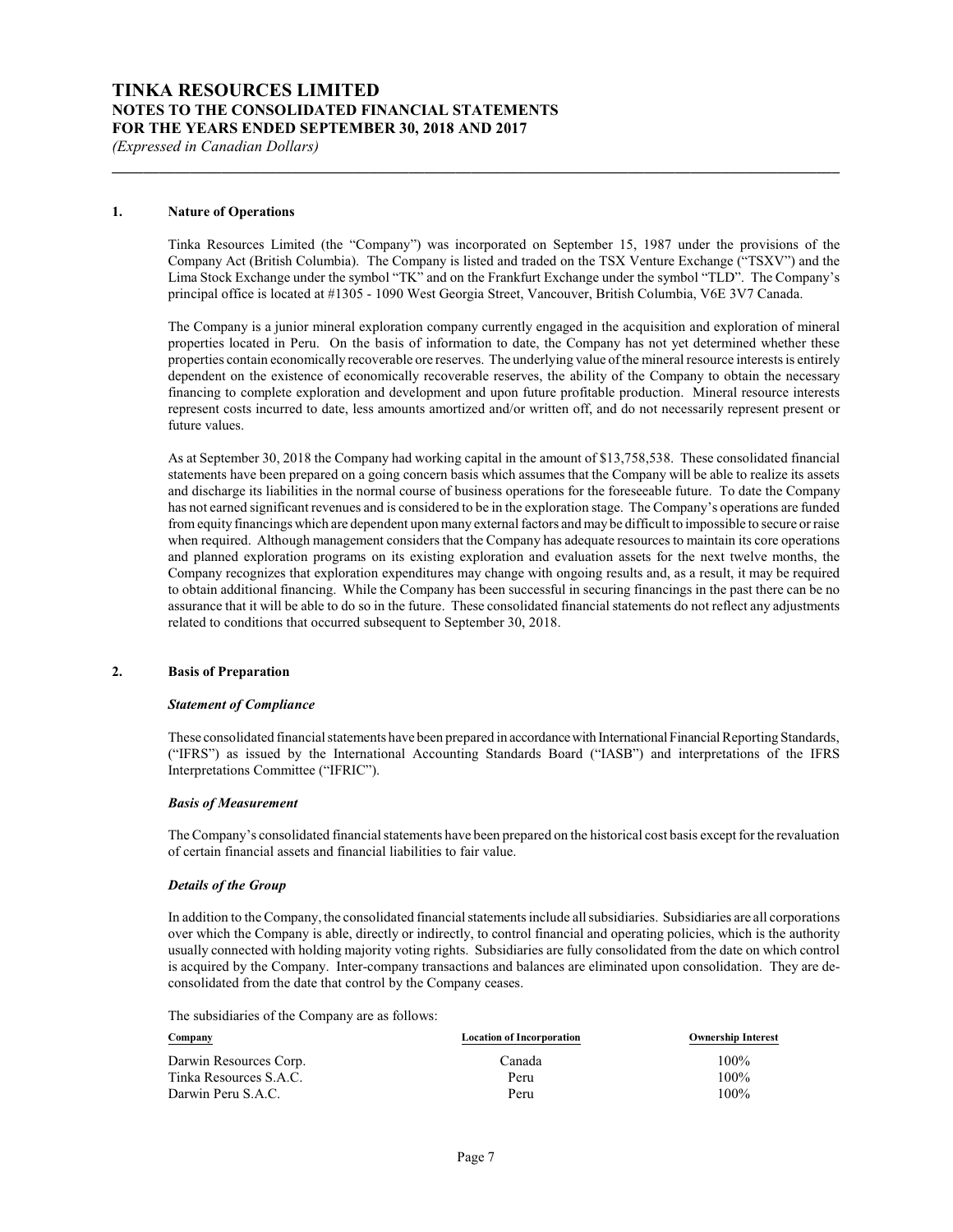#### **3. Summary of Significant Accounting Policies**

#### *Critical Judgments and Sources of Estimation Uncertainty*

The preparation of these consolidated financial statements requires management to make certain estimates, judgments and assumptions that affect the reported amounts of assets and liabilities at the date of the consolidated financial statements and reported amounts of expenses during the reporting period. Actual outcomes could differ from these estimates. These consolidated financial statements include estimates which, by their nature, are uncertain. The impacts of such estimates are pervasive throughout the consolidated financial statements, and may require accounting adjustments based on future occurrences. Revisions to accounting estimates are recognized in the period in which the estimate is revised and future periods if the revision affects both current and future periods. These estimates are based on historical experience, current and future economic conditions and other factors, including expectations of future events that are believed to be reasonable under the circumstances.

**\_\_\_\_\_\_\_\_\_\_\_\_\_\_\_\_\_\_\_\_\_\_\_\_\_\_\_\_\_\_\_\_\_\_\_\_\_\_\_\_\_\_\_\_\_\_\_\_\_\_\_\_\_\_\_\_\_\_\_\_\_\_\_\_\_\_\_\_\_\_\_\_\_\_\_\_\_\_\_\_\_\_\_\_\_\_\_\_\_\_\_\_\_**

#### *Critical Judgments*

The following are critical judgments that management has made in the process of applying accounting policies and that have the most significant effect on the amounts recognized in the consolidated financial statements:

- (i) The determination of categories of financial assets and financial liabilities has been identified as an accounting policy which involves judgments or assessments made by management.
- (ii) Management is required to assess the functional currency of each entity of the Company. In concluding that the Canadian dollar is the functional currency of the parent and its subsidiary companies, management considered the currency that mainly influences the cost of providing goods and services in each jurisdiction in which the Company operates. As no single currency was clearly dominant the Company also considered secondary indicators including the currency in which funds from financing activities are denominated and the currency in which funds are retained.
- (iii) Management is required to assess impairment in respect of intangible exploration and evaluation assets. The triggering events are defined in IFRS 6. In making the assessment, management is required to make judgments on the status of each project and the future plans towards finding commercial reserves. The nature of exploration and evaluation activity is such that only a proportion of projects are ultimately successful and some assets are likely to become impaired in future periods.
- (iv) Although the Company takes steps to verify title to exploration and evaluation assets in which it has an interest, these procedures do not guarantee the Company's title. Such properties may be subject to prior agreements or transfers and title may be affected by undetected defects.
- (v) The assessment of the probability of future taxable income in which deferred tax assets can be utilized is based on the Company's estimate of future profits or losses adjusted for significant non-taxable income and expenses and specific limits to the use of any unused tax loss or credit. The tax rules in the jurisdictions in which the Company operates are also carefully taken into consideration. If a positive forecast of taxable income indicates the probable use of a deferred tax asset, especially when it can be utilized without a time limit, that deferred tax asset is usually recognized to the extent of the amount expected to be utilized. The recognition of deferred tax assets that are subject to certain legal or economic limits or uncertainties is assessed individually by management based on the specific facts and circumstances. Details of these can be found in Note 8.

#### *Estimation Uncertainty*

The following are key assumptions concerning the future and other key sources of estimation uncertainty that have a significant risk of resulting in a material adjustment to the carrying amount of assets and liabilities within the next financial year:

(i) Depreciation expense is allocated based on assumed useful life of property, plant and equipment. Should the useful life differ from the initial estimate, an adjustment would be made in the statement of operations.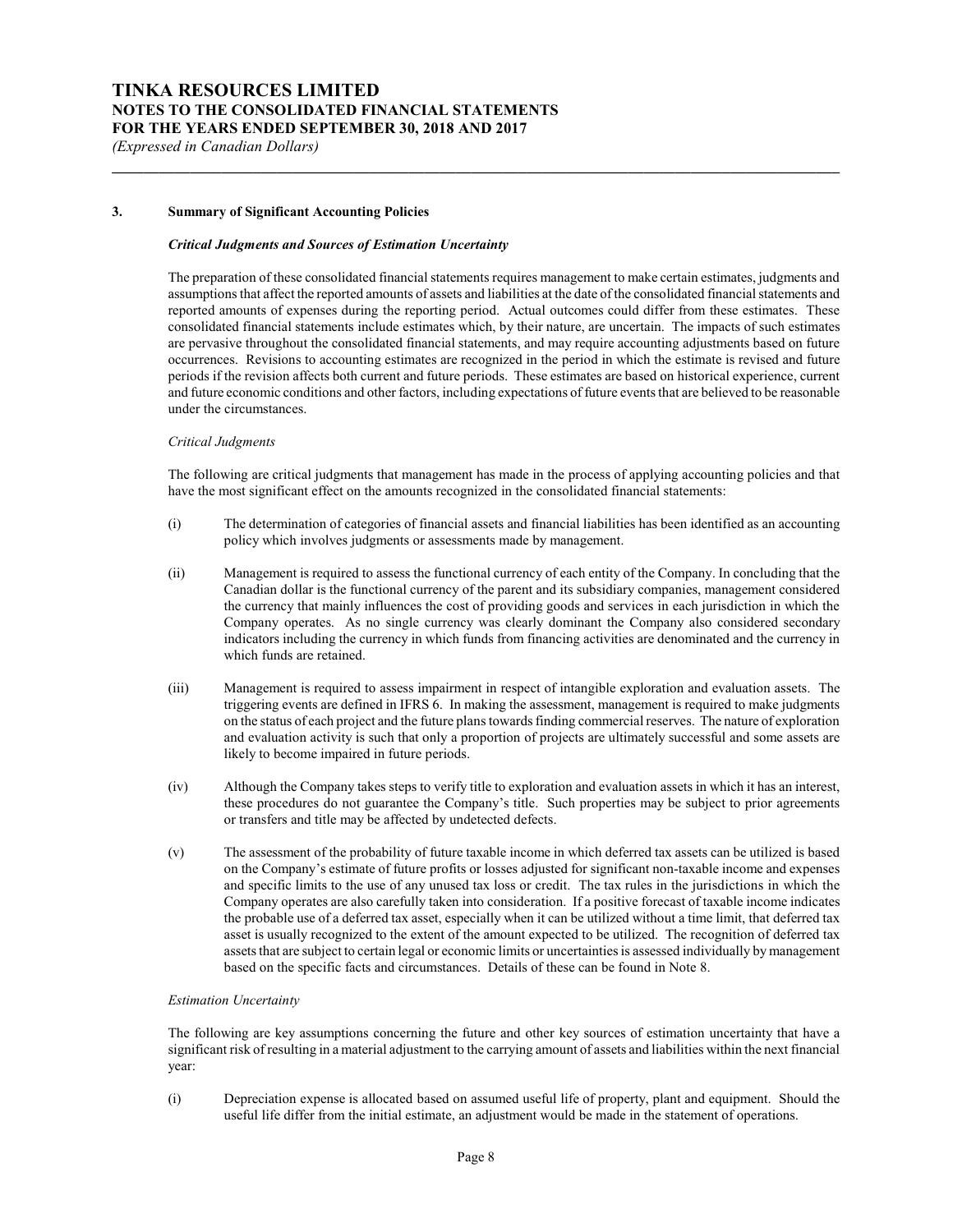#### **3. Summary of Significant Accounting Policies** (continued)

(ii) The cost estimates are updated periodically during the life of a mine to reflect known developments, (e.g. revisions to cost estimates and to the estimated lives of operations), and are subject to review at regular intervals. Decommissioning, restoration and similar liabilities are estimated based on the Company's interpretation of current regulatory requirements, constructive obligations and are measured at fair value. Fair value is determined based on the net present value of estimated future cash expenditures for the settlement of decommissioning, restoration or similar liabilities that may occur upon decommissioning of the mine. Such estimates are subject to change based on changes in laws and regulations and negotiations with regulatory authorities.

**\_\_\_\_\_\_\_\_\_\_\_\_\_\_\_\_\_\_\_\_\_\_\_\_\_\_\_\_\_\_\_\_\_\_\_\_\_\_\_\_\_\_\_\_\_\_\_\_\_\_\_\_\_\_\_\_\_\_\_\_\_\_\_\_\_\_\_\_\_\_\_\_\_\_\_\_\_\_\_\_\_\_\_\_\_\_\_\_\_\_\_\_\_**

- (iii) Provisions for income taxes are made using the best estimate of the amount expected to be paid based on a qualitative assessment of all relevant factors. The Company reviews the adequacy of these provisions at the end of the reporting period. However, it is possible that at some future date an additional liability could result from audits by taxing authorities. Where the final outcome of these tax-related matters is different from the amounts that were originally recorded, such differences will affect the tax provisions in the period in which such determination is made.
- (iv) The assessment of any impairment of evaluation and exploration assets, and property, plant and equipment is dependent upon estimates of the recoverable amount that take into account factors such as reserves, economic and market conditions and the useful lives of assets. In fiscal 2018 management has concluded that there were no impairment indicators with respect to exploration and evaluation assets and property, plant and equipment**.**  In fiscal 2017 management determined that impairment indicators were present in respect of certain of its exploration and evaluation assets and, as a result, an impairment charge of \$65,904 was made. See Note 5.

#### *Cash and Cash Equivalents*

Cash includes cash in bank and demand deposits. Cash equivalents include short-term, highly liquid investments that are readily convertible to known amounts of cash and which are subject to an insignificant risk of change in value. The Company is not exposed to significant credit or interest rate risk although cash is held in excess of federally insured limits with a major financial institution. At September 30, 2018 and 2017, the Company did not have any cash equivalents.

#### *Amounts Receivable*

Receivables are recognized initially at fair value and subsequently measured at amortized cost using the effective interest method, less provision for impairment. Receivables are classified as loans and receivables. A provision for impairment of receivables is established when there is objective evidence that the Company will not be able to collect all amounts due according to the original terms of the receivables.

#### *Accounts Payable and Accrued Liabilities*

Payables are obligations to pay for materials or services that have been acquired in the ordinary course of business from suppliers. Payables are classified as current liabilities if payment is due within one year or less (or in the normal operating cycle of the business if longer). If not, they are presented as non-current liabilities.

Payables are classified as other financial liabilities initially at fair value and subsequently measured at amortized cost using the effective interest method.

#### *Exploration and Evaluation Assets*

The Company is in the exploration stage with respect to its investment in exploration and evaluation assets and, accordingly, follows the practice of capitalizing all costs relating to the acquisition of, exploration for and development of mineral properties and crediting all proceeds received against the cost of the related properties. Such costs include, but are not exclusive to, geological and geophysical studies, exploratory drilling and sampling. At such time as commercial production commences, these costs will be charged to operations on a unit-of-production method based on proven and probable reserves. The aggregate costs related to abandoned mineral properties are charged to operations at the time of any abandonment, or when it has been determined that there is evidence of a permanent impairment. An impairment charge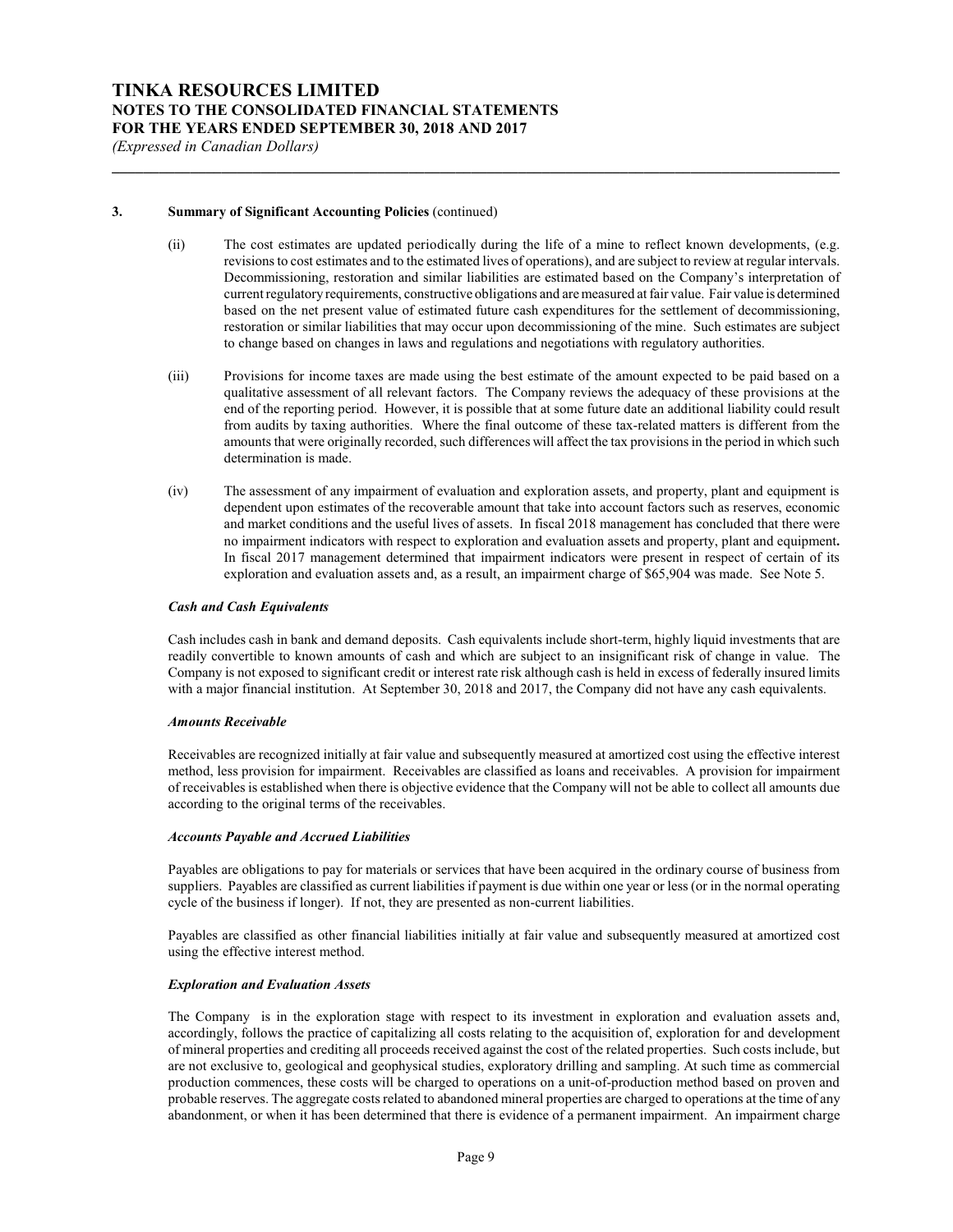#### **3. Summary of Significant Accounting Policies** (continued)

relating to a mineral property is subsequently reversed when new exploration results or actual or potential proceeds on sale or farmout of the property result in a revised estimate of the recoverable amount, but only to the extent that this does not exceed the original carrying value of the property that would have resulted if no impairment had been recognized.

**\_\_\_\_\_\_\_\_\_\_\_\_\_\_\_\_\_\_\_\_\_\_\_\_\_\_\_\_\_\_\_\_\_\_\_\_\_\_\_\_\_\_\_\_\_\_\_\_\_\_\_\_\_\_\_\_\_\_\_\_\_\_\_\_\_\_\_\_\_\_\_\_\_\_\_\_\_\_\_\_\_\_\_\_\_\_\_\_\_\_\_\_\_**

The recoverability of amounts shown for exploration and evaluation assets is dependent upon the discovery of economically recoverable reserves, the ability of the Company to obtain financing to complete development of the properties, and on future production or proceeds of disposition.

The Company recognizes in income costs recovered on mineral properties when amounts received or receivable are in excess of the carrying amount.

Once the technical feasibility and commercial viability of the extraction of mineral resources in an area of interest are demonstrable, exploration and evaluation assets attributable to that area of interest are first tested for impairment and then reclassified to mining property and development assets.

The Company also accounts for foreign value added taxes as part of deferred costs. These amounts are treated as a reduction in the carrying costs of exploration and evaluation assets as they are recovered.

All capitalized exploration and evaluation expenditure is monitored for indications of impairment. Where a potential impairment is indicated, assessments are performed for each area of interest. To the extent that an exploration expenditure is not expected to be recovered, it is charged to the results of operations.

#### *Property, Plant and Equipment*

Property, plant and equipment are carried at cost, less accumulated depreciation and accumulated impairment losses.

The cost of an item of property, plant and equipment consists of the purchase price, any costs directly attributable to bringing the asset to the location and condition necessary for its intended use and an initial estimate of the costs of dismantling and removing the item and restoring the site on which it is located.

Property, plant and equipment are depreciated annually on a straight-line basis over the estimated useful life of the assets, at a rate of between 20% and 25% for office furniture and equipment and vehicles.

An item of property, plant and equipment is derecognized upon disposal or when no future economic benefits are expected to arise from the continued use of the asset. Any gain or loss arising on disposal of the asset, determined as the difference between the net disposal proceeds and the carrying amount of the asset, is recognized in profit or loss in the consolidated statement of comprehensive income or loss.

Where an item of plant and equipment comprises major components with different useful lives, the components are accounted for as separate items of plant and equipment. Expenditures incurred to replace a component of an item of plant and equipment that is accounted for separately, including major inspection and overhaul expenditures are capitalized.

The Company compares the carrying value of property, plant and equipment to estimated net recoverable amounts, based on estimated future cash flows, to determine whether there is any indication of impairment whenever events or circumstances warrant.

#### *Impairment of Assets*

At each financial position reporting date, the carrying amounts of the Company's assets are reviewed to determine whether there is any indication that those assets are impaired. If any such indication exists, the recoverable amount of the asset is estimated in order to determine the extent of the impairment, if any. Where the asset does not generate cash flows that are independent from other assets, the Company estimates the recoverable amount of the cash-generating unit to which the asset belongs.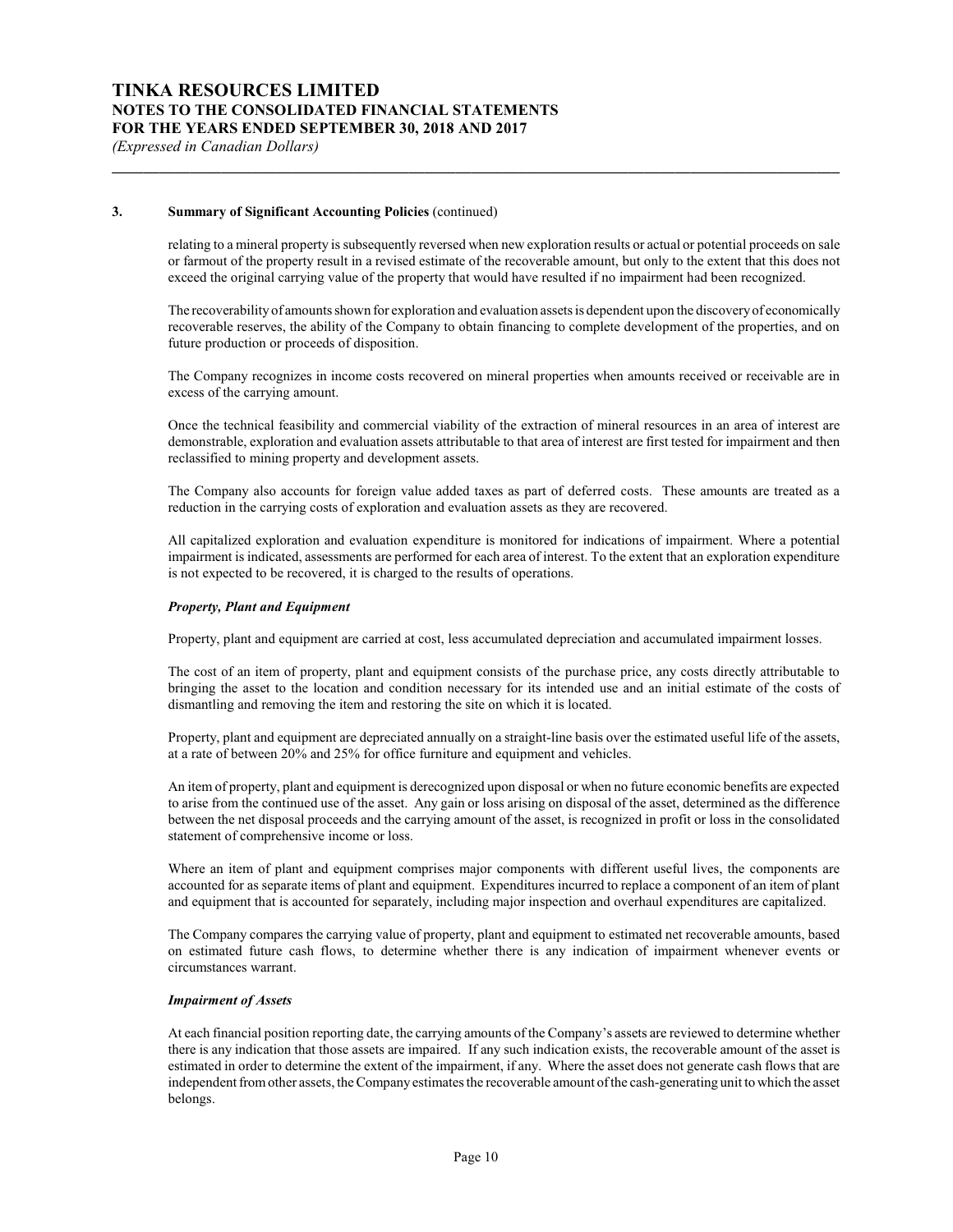## **TINKA RESOURCES LIMITED NOTES TO THE CONSOLIDATED FINANCIAL STATEMENTS FOR THE YEARS ENDED SEPTEMBER 30, 2018 AND 2017**

*(Expressed in Canadian Dollars)*

#### **3. Summary of Significant Accounting Policies** (continued)

An asset's recoverable amount is the higher of fair value less costs to sell and value in use. Fair value is determined as the amount that would be obtained from the sale of the asset in an arm's length transaction between knowledgeable and willing parties. In assessing value in use, the estimated future cash flows are discounted to their present value using a pre-tax discount rate that reflects current market assessments of the time value of money and the risks specific to the asset. If the recoverable amount of an asset or cash generating unit is estimated to be less than its carrying amount, the carrying amount of the asset is reduced to its recoverable amount and the impairment loss is recognized in the profit or loss for the period.

**\_\_\_\_\_\_\_\_\_\_\_\_\_\_\_\_\_\_\_\_\_\_\_\_\_\_\_\_\_\_\_\_\_\_\_\_\_\_\_\_\_\_\_\_\_\_\_\_\_\_\_\_\_\_\_\_\_\_\_\_\_\_\_\_\_\_\_\_\_\_\_\_\_\_\_\_\_\_\_\_\_\_\_\_\_\_\_\_\_\_\_\_\_**

Where an impairment loss subsequently reverses, the carrying amount of the asset (or cash-generating unit) is increased to the revised estimate of its recoverable amount, so that the increased carrying amount does not exceed the carrying amount that would have been determined had no impairment loss been recognized for the asset (or cash-generating unit) in prior years. A reversal of an impairment loss is recognized immediately in profit or loss.

#### *Decommissioning Provision*

An obligation to incur restoration, rehabilitation and environmental costs arises when environmental disturbance is caused by the exploration, development or ongoing production of a mineral interest by or on behalf of the Company. Costs for restoration of site damage which is created on an ongoing basis during exploration and evaluation are provided for at their net present values and charged against profits in the period such exploration and evaluation occurs. Discount rates using a risk-free rate that reflects the time value of money are used to calculate the net present value. The related liability is adjusted for each period for the unwinding of the discount rate and for changes to the current market-based discount rate, amount or timing of the underlying cash flows needed to settle the obligation. As at September 30, 2018 and 2017 the Company does not have any decommissioning obligations.

#### *Financial Instruments*

All financial assets are initially recorded at fair value and designated upon inception into one of the following four categories: held to maturity, available for sale, loans and receivables or at fair value through profit or loss.

Financial assets classified as fair value through profit or loss are measured at fair value with unrealized gains and losses recognized through comprehensive loss. Cash is classified as fair value through profit or loss.

Financial assets classified as loans and receivables and held to maturity are measured at amortized cost. Amounts receivable are classified as loans and receivables.

Financial assets classified as available for sale are measured at fair value with unrealized gains and losses recognized in other comprehensive income (loss) except for losses in value that are considered other than temporary. At September 30, 2018 and 2017 the Company has not classified any financial assets as available-for-sale.

Transaction costs associated with fair value through profit or loss are expensed as incurred, while transaction costs associated with all other financial assets are included in the initial carrying amount of the asset.

All financial liabilities are initially recorded at fair value and designated upon inception as fair value through profit or loss or other financial liabilities.

Financial liabilities classified as other financial liabilities are measured at amortized cost. Accounts payable and accrued liabilities are classified as other financial liabilities.

Financial liabilities classified as fair value through profit or loss are measured at fair value with unrealized gains and losses recognized through comprehensive loss. At September 30, 2018 and 2017 the Company has not classified any financial liabilities as fair value through profit or loss.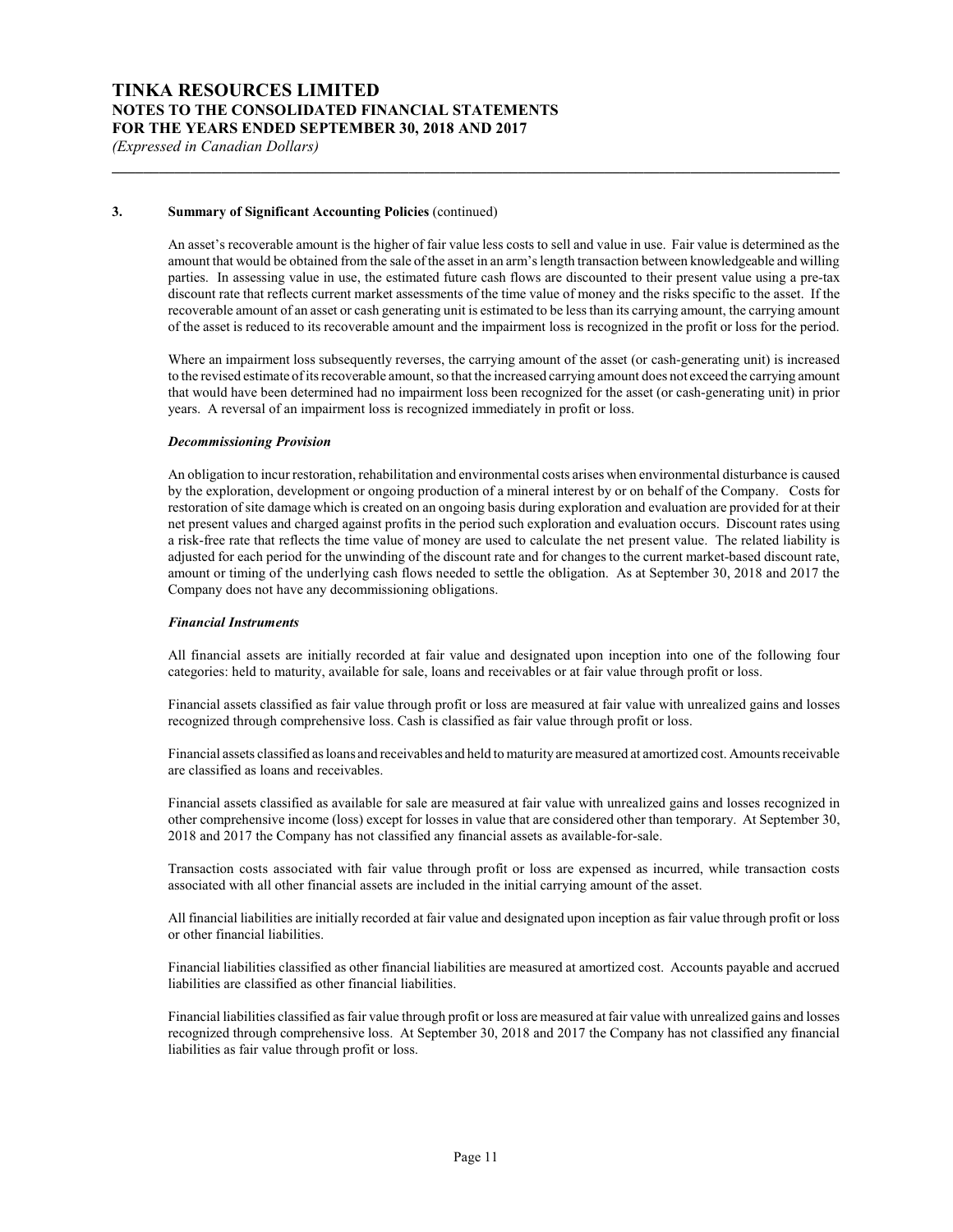#### **3. Summary of Significant Accounting Policies** (continued)

#### *Share Capital*

Common shares issued by the Company are classified as equity. Costs directly attributable to the issue of common shares, share purchase warrants and share options are recognized as a deduction from equity, net of any related income tax effects.

**\_\_\_\_\_\_\_\_\_\_\_\_\_\_\_\_\_\_\_\_\_\_\_\_\_\_\_\_\_\_\_\_\_\_\_\_\_\_\_\_\_\_\_\_\_\_\_\_\_\_\_\_\_\_\_\_\_\_\_\_\_\_\_\_\_\_\_\_\_\_\_\_\_\_\_\_\_\_\_\_\_\_\_\_\_\_\_\_\_\_\_\_\_**

#### *Equity Financing*

The Company engages in equity financing transactions to obtain the funds necessary to continue operations and explore and evaluate mineral properties. These equity financing transactions may involve issuance of common shares or units. Units typically comprise a certain number of common shares and share purchase warrants. Depending on the terms and conditions of each equity financing transaction, the warrants are exercisable into additional common shares at a price prior to expiry as stipulated by the terms of the transaction. The Company adopted a residual value method with respect to the measurement of common shares and share purchase warrants issued as private placement units. The fair value of the common shares issued in the private placements is determined by the closing quoted bid price on the price reservation date, if applicable, or the announcement date. The balance, if any, is allocated to the attached share purchase warrants.

#### *Share-Based Payment Transactions*

The share option plan allows Company employees and consultants to acquire shares of the Company. The fair value of share options granted is recognized as a share-based compensation expense with a corresponding increase in the equity settled share-based payments reserve in equity. An individual is classified as an employee when the individual is an employee for legal or tax purposes (direct employee) or provides services similar to those performed by a direct employee.

For employees the fair value is measured at grant date and each tranche is recognized separately on a straight line basis over the period during which the share options vest. The fair value of the share options granted is measured using the Black-Scholes option pricing model taking into account the terms and conditions upon which the share options were granted. Expected volatility is based on available historical volatility of the Company's share price. At the end of each reporting period, the amount recognized as an expense is adjusted to reflect the actual number of share options that are expected to vest.

Equity-settled share-based payment transactions with non-employees are measured at the fair value of the goods or services received. However, if the fair value cannot be estimated reliably, the share-based payment transaction is measured at the fair value of the equity instruments granted at the date the Company receives the goods or the services.

#### *Current and Deferred Income Taxes*

The tax expense comprises current and deferred tax. Tax is recognized in the statement of comprehensive loss, except to the extent that it relates to items recognized in other comprehensive income or directly in equity. In this case the tax is also recognized in other comprehensive income or directly in equity, respectively.

#### *Current Tax*

The current income tax charge is calculated on the basis of the tax laws enacted or substantively enacted at the statement of financial position date in the countries where the Company's subsidiaries and associates operate and generate taxable income. Management periodically evaluates positions taken in tax returns with respect to situations in which applicable tax regulation is subject to interpretation. It establishes provisions where appropriate on the basis of amounts expected to be paid to the tax authorities.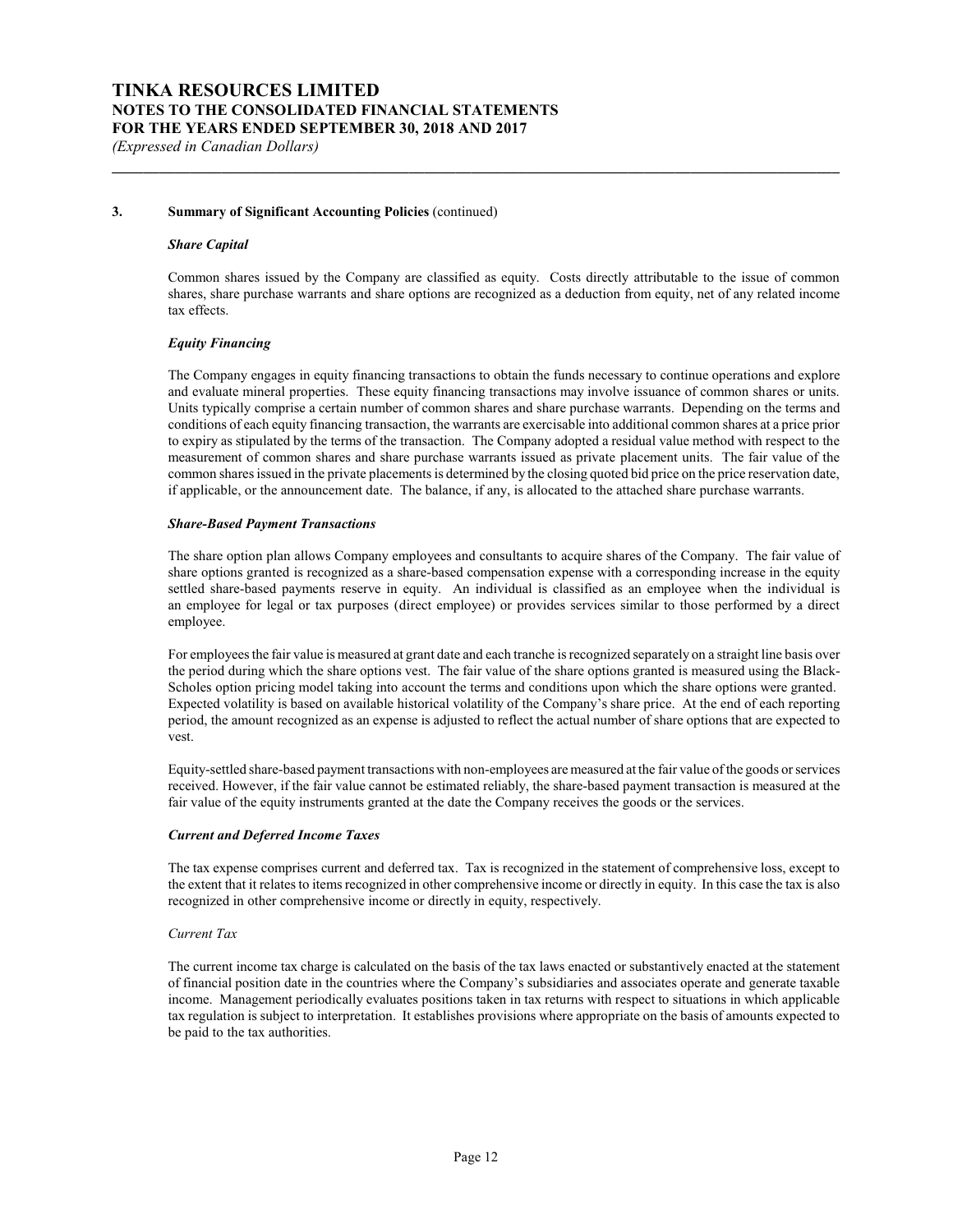#### **3. Summary of Significant Accounting Policies** (continued)

#### *Deferred Tax*

Deferred income tax is recognized, using the liability method, on temporary differences arising between the tax bases of assets and liabilities and their carrying amounts in the consolidated financial statements. However, the deferred income tax is not accounted for if it arises from initial recognition of an asset or liability in a transaction other than a business combination that at the time of the transaction affects neither accounting nor taxable profit or loss. Deferred income tax is determined using tax rates (and laws) that have been enacted or substantively enacted by the statement of financial position date and are expected to apply when the related deferred income tax asset is realized or the deferred income tax liability is settled.

**\_\_\_\_\_\_\_\_\_\_\_\_\_\_\_\_\_\_\_\_\_\_\_\_\_\_\_\_\_\_\_\_\_\_\_\_\_\_\_\_\_\_\_\_\_\_\_\_\_\_\_\_\_\_\_\_\_\_\_\_\_\_\_\_\_\_\_\_\_\_\_\_\_\_\_\_\_\_\_\_\_\_\_\_\_\_\_\_\_\_\_\_\_**

Deferred income tax assets are recognized only to the extent that it is probable that future taxable profit will be available against which the temporary differences can be utilized.

Deferred income tax is provided on temporary differences arising on investments in subsidiaries, except where the timing of the reversal of the temporary difference is controlled by the Company and it is probable that the temporary difference will not reverse in the foreseeable future. Deferred income tax assets and liabilities are offset when there is a legally enforceable right to offset current tax assets against current tax liabilities and when the deferred income tax assets and liabilities relate to income taxes levied by the same taxation authority on either the taxable entity or different taxable entities where there is an intention to settle the balances on a net basis.

#### *Loss Per Share*

Basic loss per share is computed by dividing loss attributable to common shareholders by the weighted average number of common shares outstanding during the period. The computation of diluted loss per share assumes the conversion, exercise or contingent issuance of securities only when such conversion, exercise or issuance would have a dilutive effect on loss per share. The dilutive effect of convertible securities is reflected in diluted earnings per share by application of the "if converted" method. The dilutive effect of outstanding options and warrants and their equivalents is reflected in diluted loss per share.

#### *Foreign Currency Translation*

#### *Functional and Presentation Currency*

The financial statements of the Company's subsidiaries are prepared in the local currency of their home jurisdictions. Consolidation of each subsidiary includes re-measurement from the local currency to the subsidiary's functional currency. Each subsidiary's functional currency, being the currency of the primary economic environment in which the subsidiary operates, is the Canadian dollar. The consolidated financial statements are presented in Canadian dollars.

Exchange rates published by the Bank of Canada were used to translate subsidiaryfinancial statements into the consolidated financial statements. Income and expenses for each statement of comprehensive loss presented are translated using the rates prevailing on the transaction dates. All resulting foreign exchange differences are recognized in comprehensive loss.

#### *Foreign Currency Transactions*

Foreign currency transactions are translated into the functional currency using the exchange rates prevailing on the dates of the transactions. Foreign exchange gains and losses resulting from the settlement of such transactions and from the translation at period-end exchange rates of monetary assets and liabilities denominated in foreign currencies are recognized in comprehensive loss.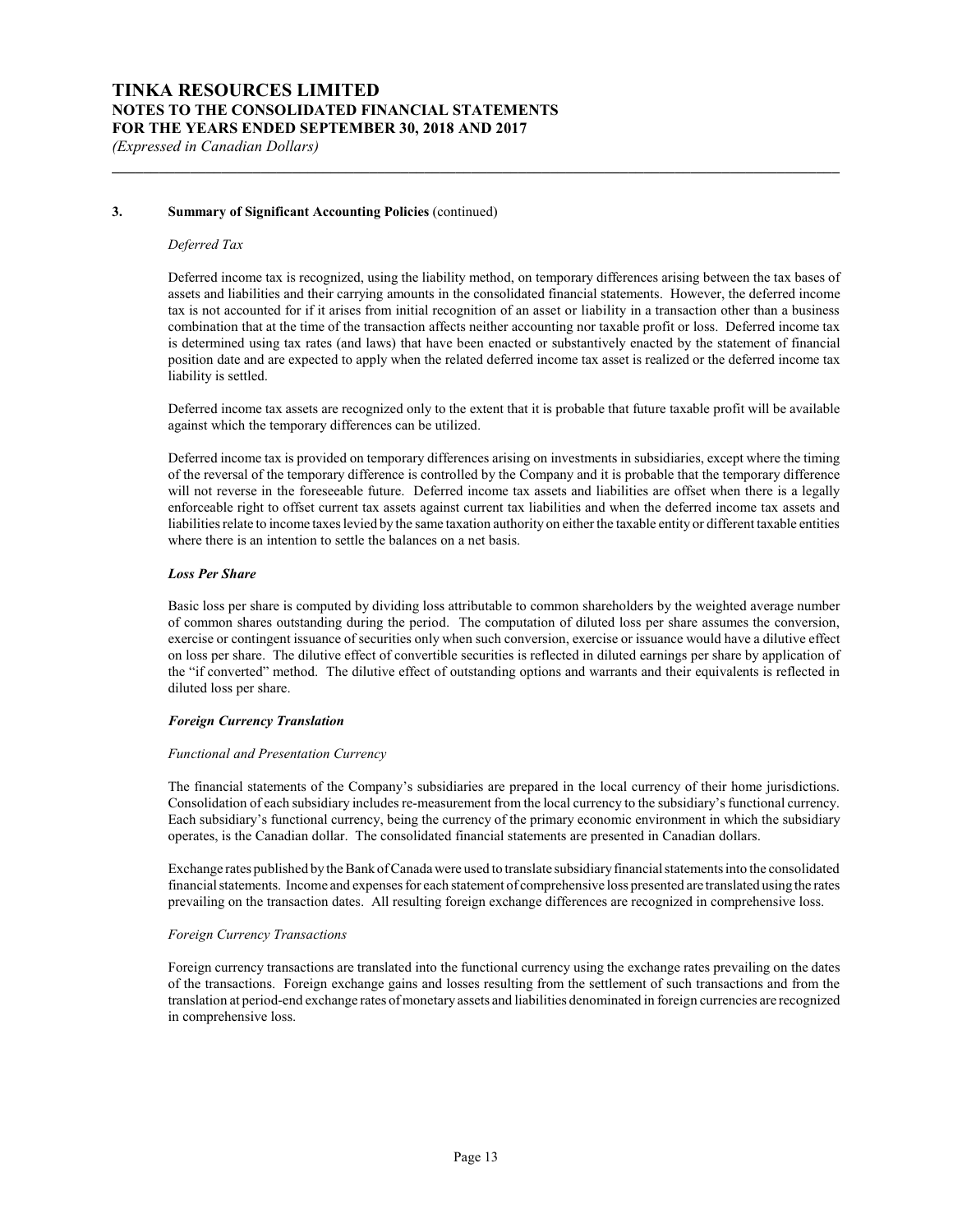#### **3. Summary of Significant Accounting Policies** (continued)

As at the date of these consolidated financial statements, the following standards have not been applied in these financial statements:

**\_\_\_\_\_\_\_\_\_\_\_\_\_\_\_\_\_\_\_\_\_\_\_\_\_\_\_\_\_\_\_\_\_\_\_\_\_\_\_\_\_\_\_\_\_\_\_\_\_\_\_\_\_\_\_\_\_\_\_\_\_\_\_\_\_\_\_\_\_\_\_\_\_\_\_\_\_\_\_\_\_\_\_\_\_\_\_\_\_\_\_\_\_**

- (i) The completed version of IFRS 9, *Financial Instruments*, was issued in July 2014. The completed standard provides for revised guidance on the classification and measurement of financial assets. It also introduces a new expected credit loss model for calculating impairment for financial assets. The new hedging guidance that was issued in November 2013 is incorporated into this new final standard. This final version of IFRS 9 will be effective for fiscal periods beginning on or after January 1, 2018, with early adoption permitted. The Company does not expect that the adoption of this standard will have a significant effect on the Company's consolidated financial statements.
- (ii) IFRS 15, *Revenue from Contracts with Customers*, outlines the principles for recognizing revenue from contracts with customers. The new standard establishes a new five-step model for revenue arising from contracts with customers. Under IFRS 15, revenue is recognized at an amount that reflects the consideration to which an entity expects to be entitled in exchange for transferring goods or services to a customer. The new standard is effective for annual periods beginning on or after January 1, 2018, and is applicable to all entities and will supersede all current revenue recognition requirements under IFRS. The Company does not expect that the adoption of this standard will have a significant effect on the Company's consolidated financial statements.
- (iii) IFRS 16, *Leases*, specifies how an IFRS reporter will recognize, measure, present and disclose leases. The standard provides a single lessee accounting model, requiring lessees to recognize assets and liabilities for all leases unless the lease term is 12 months or less or the underlying asset has a low value. Lessors continue to classify leases as operating or finance, with IFRS 16's approach to lessor accounting substantially unchanged from its predecessor, IAS 17. IFRS 16 was issued in January 2016 and applies to annual reporting periods beginning on or after January 1, 2019. Management is currently assessing the impact of this new standard on the Company's accounting policies and consolidated financial statement presentation.

#### **4. Property, Plant and Equipment**

|                                               | <b>Office Furniture</b><br>and<br>Equipment | <b>Vehicles</b>     | <b>Total</b>          |
|-----------------------------------------------|---------------------------------------------|---------------------|-----------------------|
| Cost:                                         | S                                           | \$                  | Ś                     |
| Balance at September 30, 2016<br>Additions    | 98,877<br>17,329                            | 101,141             | 200,018<br>17,329     |
| Balance at September 30, 2017<br>Additions    | 116,206<br>8,890                            | 101,141             | 217,347<br>8,890      |
| Balance at September 30, 2018                 | 125,096                                     | 101,141             | 226,237               |
| <b>Accumulated Depreciation:</b>              |                                             |                     |                       |
| Balance at September 30, 2016<br>Depreciation | (76, 655)<br>(8,916)                        | (100, 240)<br>(901) | (176, 895)<br>(9,817) |
| Balance at September 30, 2017<br>Depreciation | (85, 571)<br>(11,259)                       | (101, 141)          | (186,712)<br>(11,259) |
| Balance at September 30, 2018                 | (96, 830)                                   | (101, 141)          | (197, 971)            |
| <b>Carrying Value:</b>                        |                                             |                     |                       |
| Balance at September 30, 2017                 | 30,635                                      |                     | 30,635                |
| Balance at September 30, 2018                 | 28,266                                      |                     | 28,266                |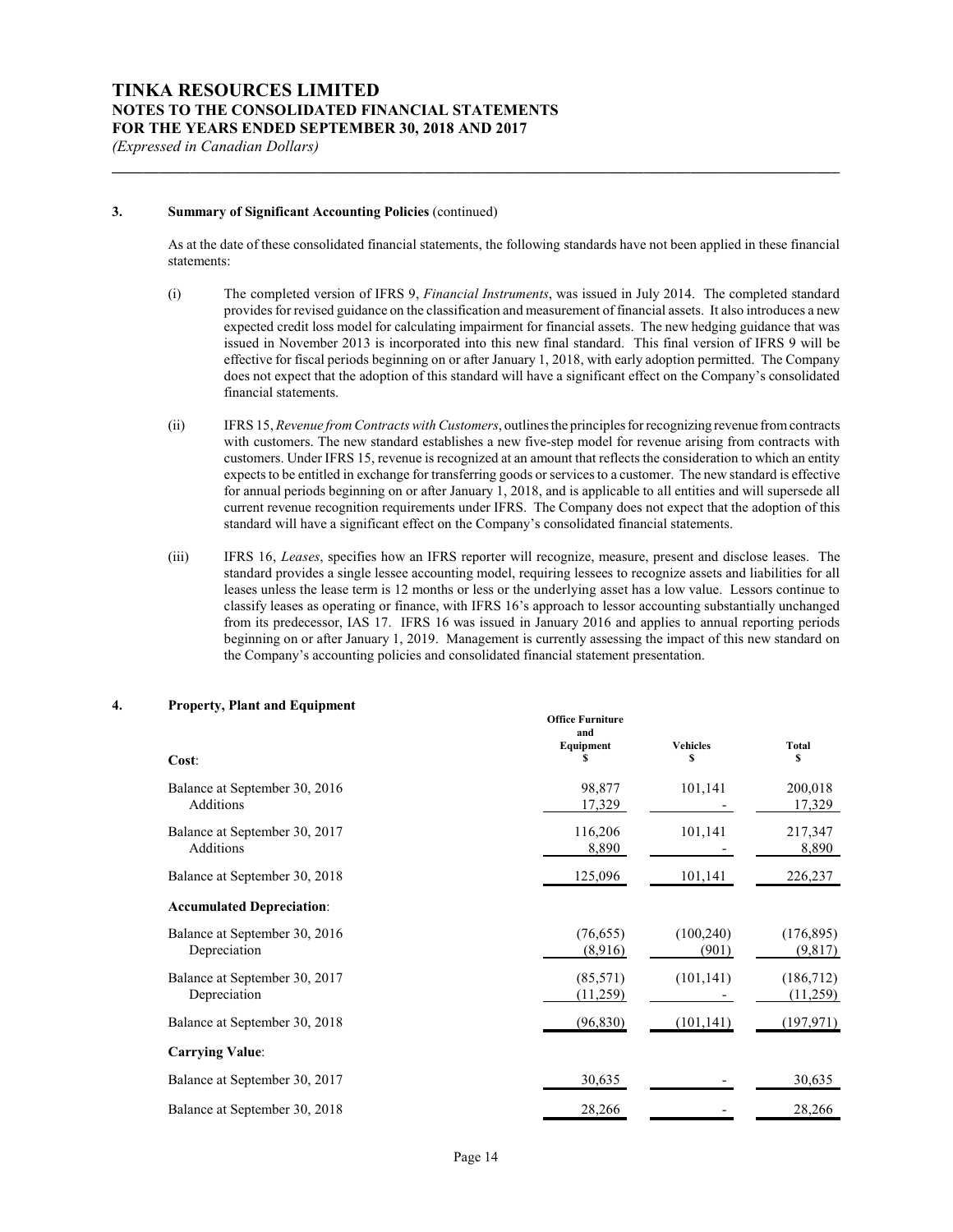## **TINKA RESOURCES LIMITED NOTES TO THE CONSOLIDATED FINANCIAL STATEMENTS FOR THE YEARS ENDED SEPTEMBER 30, 2018 AND 2017**

*(Expressed in Canadian Dollars)*

## **5. Exploration and Evaluation Assets**

|             | September 30, 2018         |                                                     |             | September 30, 2017        |                                                      |             |
|-------------|----------------------------|-----------------------------------------------------|-------------|---------------------------|------------------------------------------------------|-------------|
|             | Acquisition<br>Costs<br>\$ | <b>Deferred</b><br><b>Exploration</b><br>Costs<br>s | Total<br>\$ | Acquisition<br>Costs<br>S | <b>Deferred</b><br><b>Exploration</b><br>Costs<br>\$ | Total<br>\$ |
| Colquipucro | 381,318                    | 8,333,515                                           | 8,714,833   | 338,330                   | 7,758,030                                            | 8,096,360   |
| Ayawilca    | 636,708                    | 27,001,832                                          | 27,638,540  | 457,785                   | 17,754,478                                           | 18,212,263  |
| Other       |                            | 2,919,465                                           | 2,919,465   |                           | 2,554,100                                            | 2,554,100   |
|             | 1.018.026                  | 38.254.812                                          | 39,272,838  | 796.115                   | 28,066,608                                           | 28,862,723  |

**\_\_\_\_\_\_\_\_\_\_\_\_\_\_\_\_\_\_\_\_\_\_\_\_\_\_\_\_\_\_\_\_\_\_\_\_\_\_\_\_\_\_\_\_\_\_\_\_\_\_\_\_\_\_\_\_\_\_\_\_\_\_\_\_\_\_\_\_\_\_\_\_\_\_\_\_\_\_\_\_\_\_\_\_\_\_\_\_\_\_\_\_\_**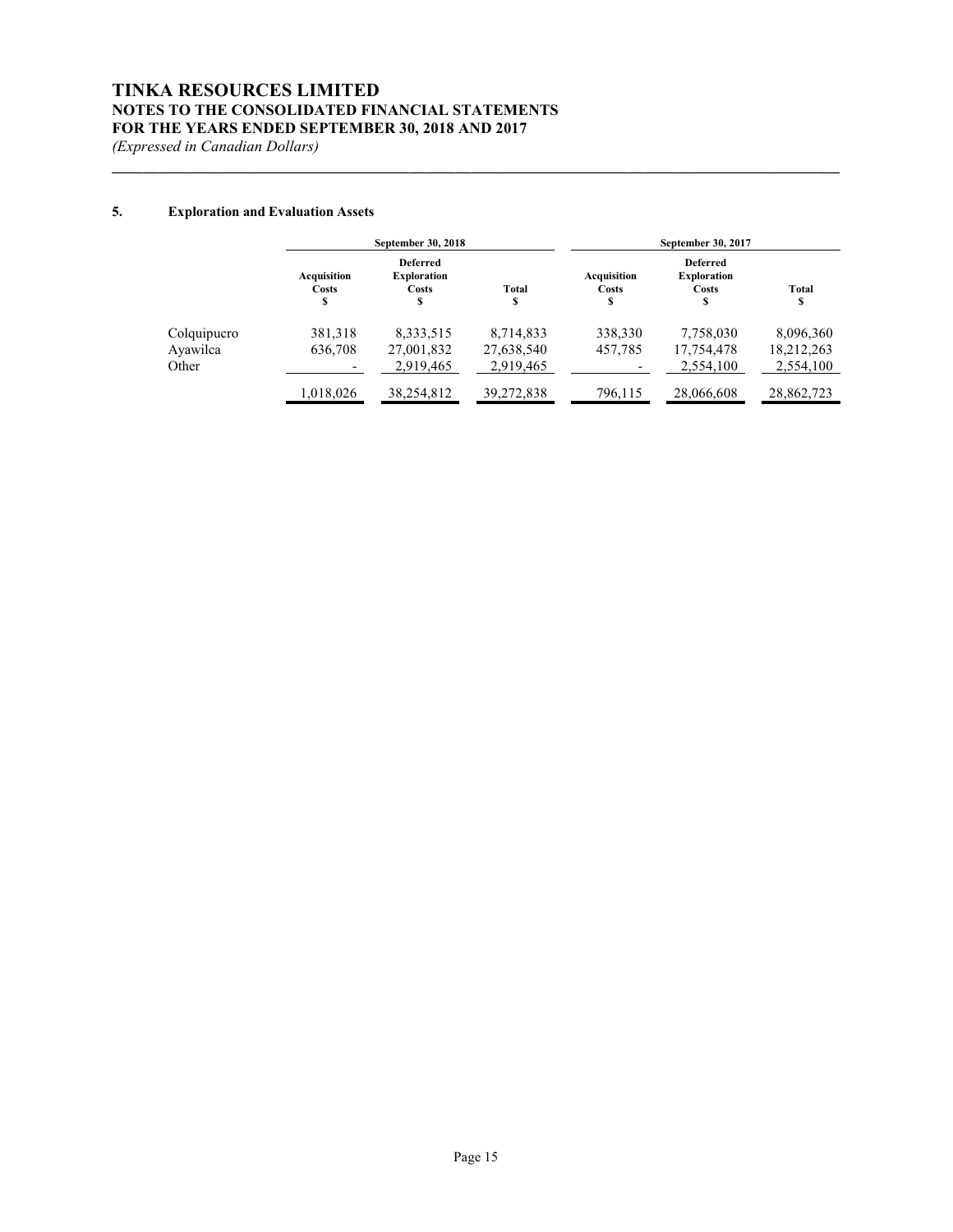## **TINKA RESOURCES LIMITED NOTES TO THE CONSOLIDATED FINANCIAL STATEMENTS FOR THE YEARS ENDED SEPTEMBER 30, 2018 AND 2017**

*(Expressed in Canadian Dollars)*

| 5. | <b>Exploration and Evaluation Assets (continued)</b> |                   |                |                |                    |
|----|------------------------------------------------------|-------------------|----------------|----------------|--------------------|
|    |                                                      | Colquipucro<br>\$ | Ayawilca<br>\$ | Other<br>\$    | <b>Total</b><br>\$ |
|    | <b>Balance at September 30, 2016</b>                 | 7,766,324         | 11,963,945     | 2,194,742      | 21,925,011         |
|    | <b>Exploration costs</b>                             |                   |                |                |                    |
|    | Camp costs                                           | 3,833             | 720,133        |                | 723,966            |
|    | Community relations                                  | 185,540           | 596,283        |                | 781,823            |
|    | Depreciation                                         |                   | 3,519          |                | 3,519              |
|    | Drilling                                             | 59,663            | 4,112,161      |                | 4,171,824          |
|    | Environmental                                        | 46,043            | 282,271        |                | 328,314            |
|    | Geological                                           | 20,676            | 293,251        |                | 313,927            |
|    | Geophysics                                           | 5,355             | 6,032          |                | 11,387             |
|    | Metallurgical test work                              |                   | 75,977         |                | 75,977             |
|    | Software and database management                     | 8,926             | 8,925          |                | 17,851             |
|    | Topography                                           |                   | 2,069          |                | 2,069              |
|    | VAT incurred                                         |                   |                | 798,412        | 798,412            |
|    | VAT recovered                                        |                   |                | (373, 150)     | (373, 150)         |
|    |                                                      | 330,036           | 6,100,621      | 425,262        | 6,855,919          |
|    | <b>Acquisition costs</b>                             |                   |                |                |                    |
|    | Concession payments                                  |                   | 147,697        |                | 147,697            |
|    | Impairment                                           |                   |                | (65,904)       | (65,904)           |
|    | Balance at September 30, 2017                        | 8,096,360         | 18,212,263     | 2,554,100      | 28,862,723         |
|    | <b>Exploration costs</b>                             |                   |                |                |                    |
|    | Assays                                               |                   | 10,717         |                | 10,717             |
|    | Camp costs                                           |                   | 1,109,691      |                | 1,109,691          |
|    | Community relations                                  | 463,188           | 1,900,991      |                | 2,364,179          |
|    | Consulting                                           | 70,217            | 100,340        | $\overline{a}$ | 170,557            |
|    | Depreciation                                         |                   | 5,323          |                | 5,323              |
|    | Drilling                                             |                   | 5,216,500      |                | 5,216,500          |
|    | Environmental                                        | 33,891            | 292,498        |                | 326,389            |
|    | Geological                                           |                   | 445,818        |                | 445,818            |
|    | Metallurgical                                        |                   | 149,795        |                | 149,795            |
|    | Software and database management                     | 8,189             | 8,356          |                | 16,545             |
|    | Topography                                           |                   | 3,945          |                | 3,945              |
|    | Travel                                               |                   | 3,380          |                | 3,380              |
|    | VAT incurred                                         |                   |                | 1,252,605      | 1,252,605          |
|    | VAT recovered                                        |                   |                | (887, 240)     | (887, 240)         |
|    |                                                      | 575,485           | 9,247,354      | 365,365        | 10,188,204         |
|    | <b>Acquisition costs</b>                             |                   |                |                |                    |
|    | Concession payments                                  | 42,988            | 178,923        |                | 221,911            |
|    | <b>Balance at September 30, 2018</b>                 | 8,714,833         | 27,638,540     | 2,919,465      | 39,272,838         |

**\_\_\_\_\_\_\_\_\_\_\_\_\_\_\_\_\_\_\_\_\_\_\_\_\_\_\_\_\_\_\_\_\_\_\_\_\_\_\_\_\_\_\_\_\_\_\_\_\_\_\_\_\_\_\_\_\_\_\_\_\_\_\_\_\_\_\_\_\_\_\_\_\_\_\_\_\_\_\_\_\_\_\_\_\_\_\_\_\_\_\_\_\_**

#### *Colquipucro and Ayawilca Project*s

As at September 30, 2018 the Colquipucro and Ayawilca projects comprise a total of 59 mineral claims granted in the Province of Daniel Alcides Carrion, Peru.

The Company is required to issue 500,000 common shares to Sierra Peru Pty Ltd. ("Sierra") in the event that a positive feasibility study is prepared on either of the Colquipucro or Ayawilca projects. Sierra also retains a right to a 1% net smelter return royalty ("NSR") from any production from the Colquipucro and Ayawilca projects. The NSR can be purchased at any time for US \$1,000,000.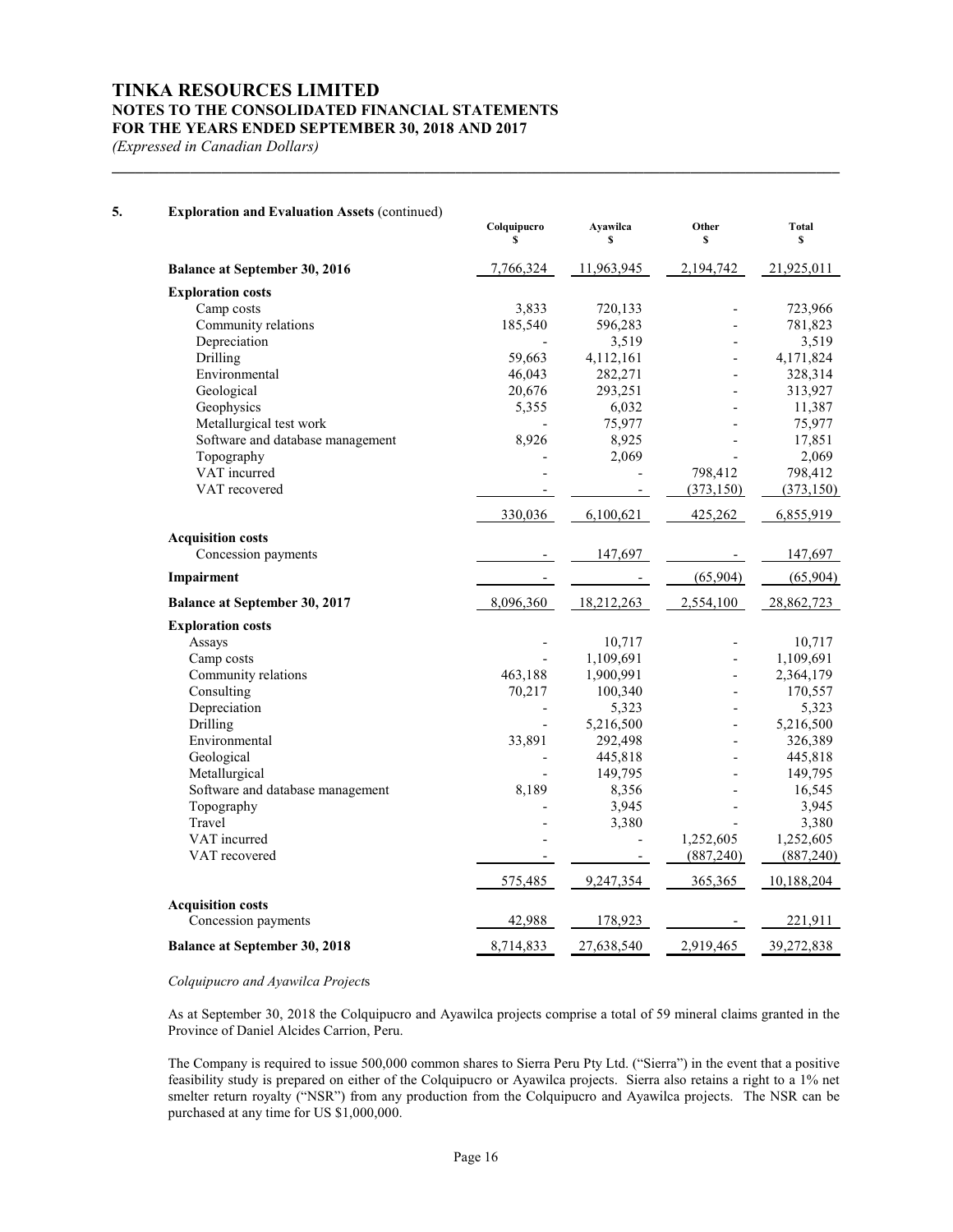#### **5. Exploration and Evaluation Assets** (continued)

#### *Other*

During fiscal 2017 the Company wrote-off \$65,904 exploration costs attributed to the Rurimarac Property in Peru.

**\_\_\_\_\_\_\_\_\_\_\_\_\_\_\_\_\_\_\_\_\_\_\_\_\_\_\_\_\_\_\_\_\_\_\_\_\_\_\_\_\_\_\_\_\_\_\_\_\_\_\_\_\_\_\_\_\_\_\_\_\_\_\_\_\_\_\_\_\_\_\_\_\_\_\_\_\_\_\_\_\_\_\_\_\_\_\_\_\_\_\_\_\_**

Expenditures incurred by the Company in Peru are subject to Peruvian Value Added Tax ("VAT"). The VAT is included in exploration and evaluation assets as incurred. Under Peruvian law VAT paid can be used in the future to offset amounts resulting from VAT charged on sales. Under certain circumstances and subject to approval from tax authorities a Company can also apply for early refund of VAT prior to generating sales. During fiscal 2018 the Company received VAT recoveries totalling \$887,240 (2017 - \$373,150).

#### **6. Share Capital**

#### (a) *Authorized Share Capital*

The Company's authorized share capital consisted of an unlimited number of common shares without par value. All issued common shares are fully paid.

#### (b) *Equity Financings*

*Fiscal 2018*

During fiscal 2018 the Company completed the following financings:

- (i) on April 4, 2018 the Company completed a prospectus offering of 16,790,000 units, at a price of \$0.48 per unit for gross proceeds of \$8,059,200. Each unit comprised one common share and one-half warrant. Each whole warrant entitles the holder to purchase an additional common share at a price of \$0.75 per share until April 4, 2019. The Company paid a cash commission of \$483,552; and
- (ii) private placement financing of 17,042,284 units \$0.48 per unit for gross proceeds of \$8,180,296. Each unit comprised one common share and one-half warrant. Each whole warrant entitles the holder to purchase an additional common share at a price of \$0.75 per share for one year from closing. On April 6, 2018 the Company closed on the first tranche of 12,022,284 units for gross proceeds of \$5,770,696. A cash commission of \$38,963 was paid on the first tranche placement. On April 27, 2018 the Company closed on the remaining tranche of 5,020,000 units for proceeds of \$2,409,600.

The Company incurred a total of \$409,945 for legal and other costs associated with the prospectus and private placement financings.

#### *Fiscal 2017*

During fiscal 2017 the Company completed a private placement financing of 55,000,000 common shares at a price of \$0.20 per share for gross proceeds of \$11,000,000. The Company paid finders' fees totalling \$368,566 and issued 1,842,829 finders' warrants. Each finders' warrant entitles the holder to purchase one common share of the Company at a price of \$0.20 per share, for a period of two years. The fair value of the finders' warrants has been estimated using the Black-Scholes option pricing model. The assumptions used were: a risk-free interest rate of 0.54%; expected volatility of 112.01%; an expected life of 2 years; a dividend yield of 0%; and an expected forfeiture rate of 0%. The value assigned to the underlying finders' warrants was \$211,551.

The Company incurred \$186,499 legal and filing costs associated with the private placement. Directors of the Company and family members purchased 300,000 shares for \$60,000.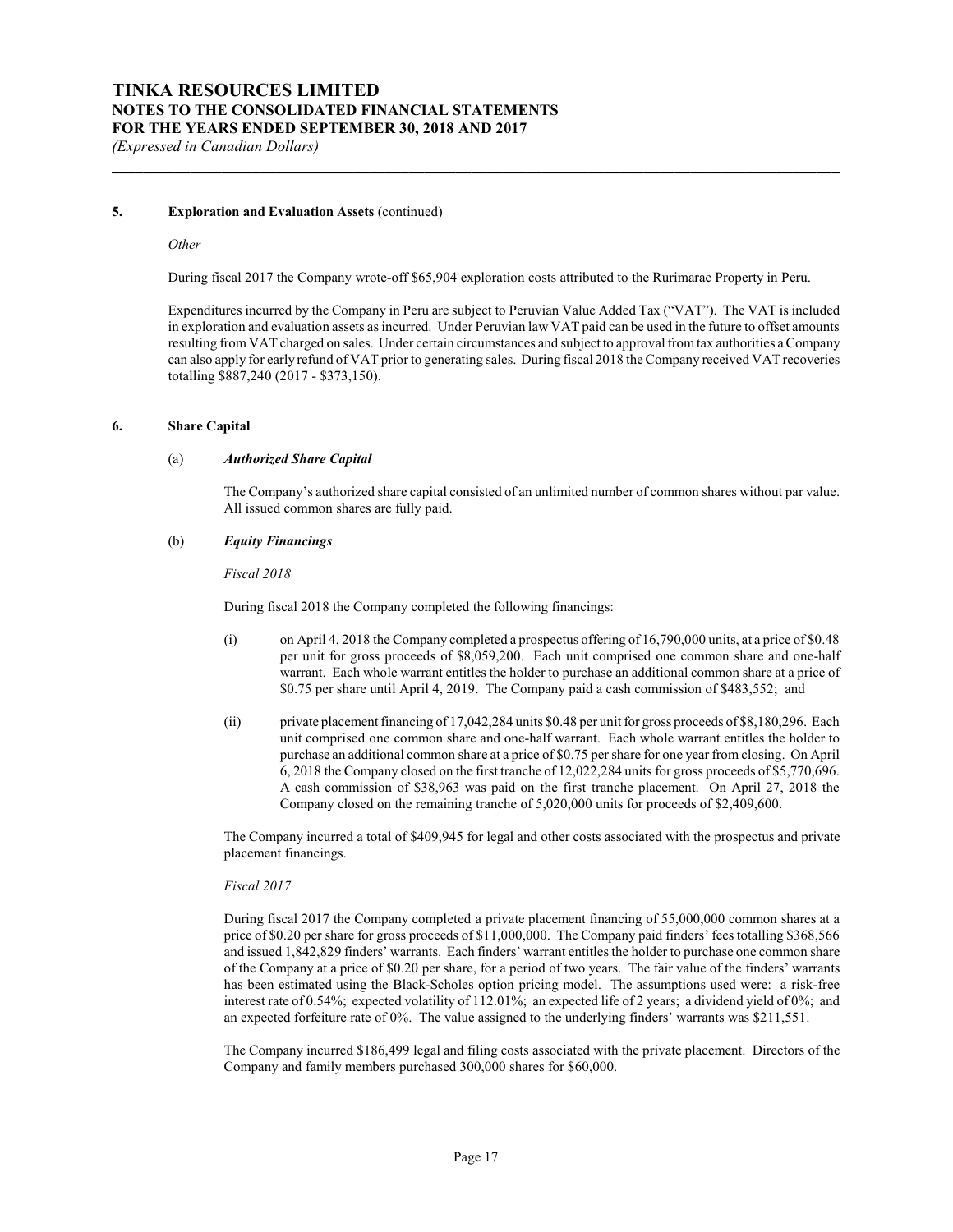#### **6. Share Capital** (continued)

#### (c) *Warrants*

A summary of the number of common shares reserved pursuant to the Company's warrants outstanding at September 30, 2018 and 2017 and the changes for the years ended on those dates is as follows:

**\_\_\_\_\_\_\_\_\_\_\_\_\_\_\_\_\_\_\_\_\_\_\_\_\_\_\_\_\_\_\_\_\_\_\_\_\_\_\_\_\_\_\_\_\_\_\_\_\_\_\_\_\_\_\_\_\_\_\_\_\_\_\_\_\_\_\_\_\_\_\_\_\_\_\_\_\_\_\_\_\_\_\_\_\_\_\_\_\_\_\_\_\_**

|                            |                | 2018                                                  |               | 2017                                                  |
|----------------------------|----------------|-------------------------------------------------------|---------------|-------------------------------------------------------|
|                            | <b>Number</b>  | Weighted<br>Average<br><b>Exercise</b><br>Price<br>\$ | <b>Number</b> | Weighted<br>Average<br><b>Exercise</b><br>Price<br>\$ |
| Balance, beginning of year | 26,476,273     | 0.36                                                  | 25,338,444    | 0.38                                                  |
| Issued                     | 16,916,138     | 0.75                                                  | 1,842,829     | 0.20                                                  |
| Exercised                  | (12, 232, 347) | 0.30                                                  | (705,000)     | 0.36                                                  |
| Expired                    | (18, 750)      | 0.30                                                  |               | -                                                     |
| Balance, end of year       | 31, 141, 314   | 0.60                                                  | 26,476,273    | 0.36                                                  |

The following table summarizes information about the number of common shares reserved pursuant to the Company's warrants outstanding and exercisable at September 30, 2018:

| <b>Number</b> | <b>Exercise Price</b><br>S | <b>Expiry Date</b> |
|---------------|----------------------------|--------------------|
| 1,842,829     | 0.20                       | November 7, 2018   |
| 8,395,000     | 0.75                       | April 4, 2019      |
| 6,011,138     | 0.75                       | April 6, 2019      |
| 2,510,000     | 0.75                       | April 27, 2019     |
| 12,382,347    | 0.45                       | May 29, 2020       |
| 31.141.314    |                            |                    |

See also Note 12.

#### (d) *Share Option Plan*

The Company has established a rolling share option plan (the "Plan") in which the maximum number of common shares which can be reserved for issuance under the Plan is 10% of the issued and outstanding shares of the Company. The minimum exercise price of the options is set at the Company's closing share price on the day before the grant date, less allowable discounts. Options granted may be subject to vesting provisions as determined by the Board of Directors and have a maximum term of five years.

During fiscal 2018 the Company recorded share-based compensation expense of \$682,920 (2017 - \$1,202,650) on the granting of options to purchase 7,244,000 (2017 - 6,293,750) common shares of the Company. In addition the Company recorded share-based compensation of \$140,389 (2017 - \$61,066) on the vesting of share options which were previously granted.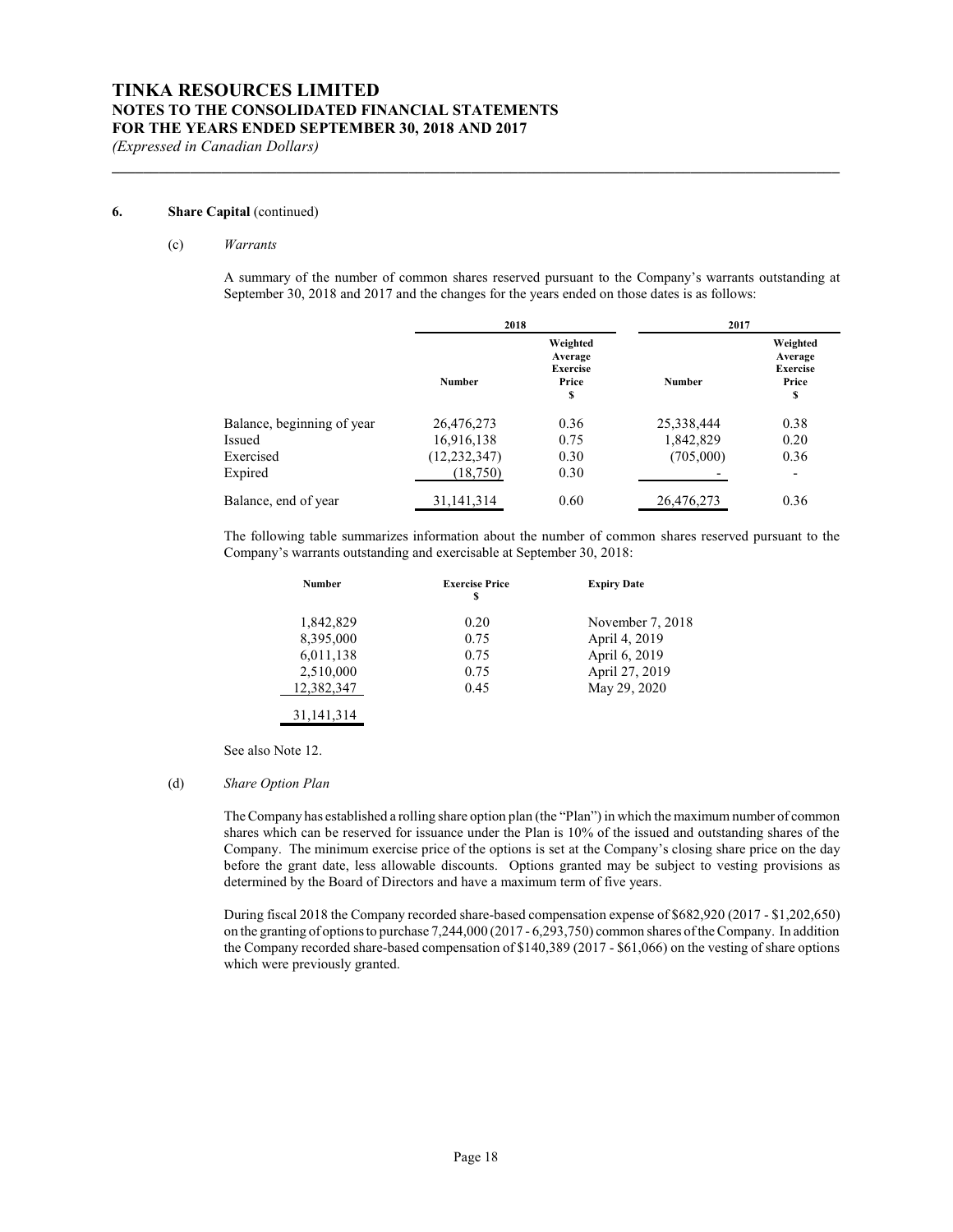#### **6. Share Capital** (continued)

The fair value of the share options granted and vested during fiscal 2018 and 2017 was estimated using the Black-Scholes option pricing model using the following assumptions:

**\_\_\_\_\_\_\_\_\_\_\_\_\_\_\_\_\_\_\_\_\_\_\_\_\_\_\_\_\_\_\_\_\_\_\_\_\_\_\_\_\_\_\_\_\_\_\_\_\_\_\_\_\_\_\_\_\_\_\_\_\_\_\_\_\_\_\_\_\_\_\_\_\_\_\_\_\_\_\_\_\_\_\_\_\_\_\_\_\_\_\_\_\_**

|                          | 2018              | 2017              |
|--------------------------|-------------------|-------------------|
| Risk-free interest rate  | $0.63\% - 2.23\%$ | $0.51\% - 1.36\%$ |
| Estimated volatility     | 72.37% - 108.74%  | 72.71% - 112.38%  |
| Expected life            | 2 years - 4 years | 2 years - 3 years |
| Expected dividend yield  | $0\%$             | $0\%$             |
| Expected forfeiture rate | $0\%$             | $0\%$             |

The weighted average measurement date fair value of all share options granted and vested, using the Black-Scholes option pricing model, during fiscal 2018 was \$0.21 (2017 -\$0.21) per option.

Option-pricing models require the use of estimates and assumptions including the expected volatility. Changes in the underlying assumptions can materially affect the fair value estimates and, therefore, existing models do not necessarily provide reliable measure of the fair value of the Company's share options.

A summary of the Company'sshare options at September 30, 2018 and 2017 and the changes for the years ended on those dates, is as follows:

|                              | 2018                                       |                                                    | 2017                                       |                                                    |  |
|------------------------------|--------------------------------------------|----------------------------------------------------|--------------------------------------------|----------------------------------------------------|--|
|                              | Number of<br><b>Options</b><br>Outstanding | Weighted<br><b>Average Exercise</b><br>Price<br>\$ | Number of<br><b>Options</b><br>Outstanding | Weighted<br><b>Average Exercise</b><br>Price<br>\$ |  |
| Balance, beginning of period | 10,528,750                                 | 0.34                                               | 10,860,000                                 | 0.33                                               |  |
| Granted                      | 7,244,000                                  | 0.50                                               | 6,293,750                                  | 0.35                                               |  |
| Exercised                    | (4,614,249)                                | 0.33                                               | (6,475,000)                                | 0.33                                               |  |
| Cancelled                    | (614,000)                                  | 0.60                                               |                                            |                                                    |  |
| Expired                      | (334, 501)                                 | 0.35                                               | (150,000)                                  | 0.32                                               |  |
| Balance, end of period       | 12,210,000                                 | 0.43                                               | 10,528,750                                 | 0.34                                               |  |

The following table summarizes information about the share options outstanding at September 30, 2018:

| <b>Number</b> | <b>Exercise Price</b><br>S | <b>Expiry Date</b> |
|---------------|----------------------------|--------------------|
| 100,000       | 0.25                       | November 24, 2018  |
| 200,000       | 0.25                       | July 25, 2019      |
| 4,570,000     | 0.325                      | February 2, 2020   |
| 135,000       | 0.46                       | June 12, 2020      |
| 7,205,000     | 0.50                       | May 8, 2022        |
| 12,210,000    |                            |                    |

See also Note 12.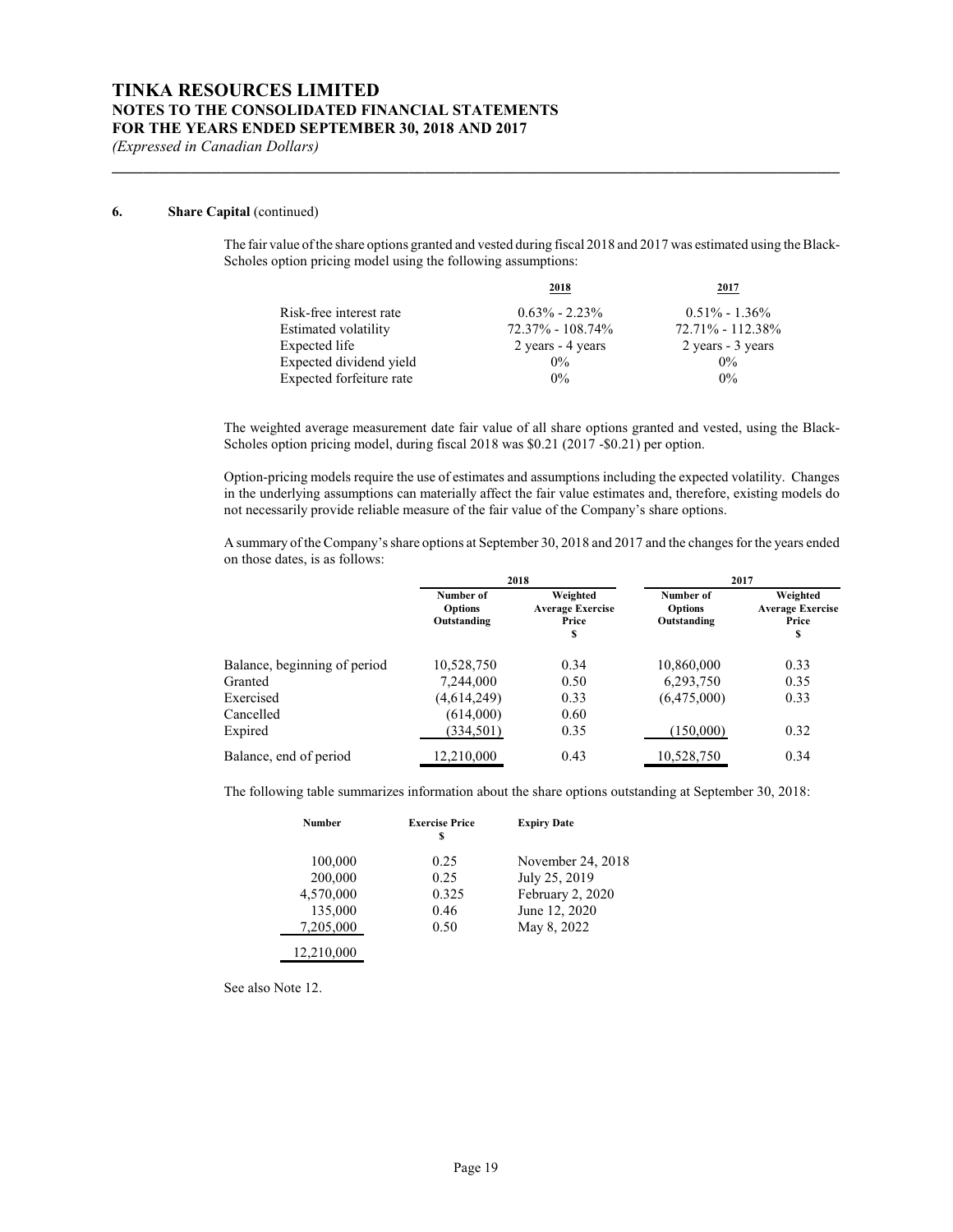#### **7. Related Party Disclosures**

A number of key management personnel, or their related parties, hold positions in other entities that result in them having control or significant influence over the financial or operating policies of those entities. Certain of these entities transacted with the Company during the reporting period.

**\_\_\_\_\_\_\_\_\_\_\_\_\_\_\_\_\_\_\_\_\_\_\_\_\_\_\_\_\_\_\_\_\_\_\_\_\_\_\_\_\_\_\_\_\_\_\_\_\_\_\_\_\_\_\_\_\_\_\_\_\_\_\_\_\_\_\_\_\_\_\_\_\_\_\_\_\_\_\_\_\_\_\_\_\_\_\_\_\_\_\_\_\_**

#### (a) *Transactions with Key Management Personnel*

During fiscal 2018 and 2017 the following amounts were incurred with respect to the Company's Chief Executive Officer ("CEO"), Vice-President of Exploration ("VPE") and Chief Financial Officer ("CFO") as follows:

|                          | 2018<br>\$ | 2017<br>S |
|--------------------------|------------|-----------|
| Management fees - CEO    | 355,008    | 290,003   |
| Professional fees - CFO  | 30,000     | 30,000    |
| Professional fees - VPE  | 237,725    | 254,708   |
| Share-based compensation | 284,394    | 305,669   |
|                          | 907,127    | 880.380   |

During fiscal 2018 the Company expensed \$355,008 (2017 - \$290,003) to management fees, \$149,090 (2017 - \$152,857) to professional fees and \$284,394 (2017 - \$305,669) for share-based compensation. In addition, the Company capitalized \$118,635 (2017 - \$131,851) of compensation paid to the VPE to exploration and evaluation assets.

As at September 30, 2018, \$27,743 (2017 - \$nil) remained unpaid and has been included in accounts payable and accrued liabilities.

#### (b) *Transactions with Other Related Parties*

(i) During fiscal 2018 and 2017 the following amounts were incurred with respect to the Company's nonmanagement current and former directors and the corporate secretary of the Company:

|                          | 2018<br>S | 2017<br>s |
|--------------------------|-----------|-----------|
| Professional fees        | 101,740   | 86,294    |
| Share-based compensation | 148,533   | 375,760   |
|                          | 250,273   | 462,054   |

As at September 30, 2018, \$10,000 ( 2017 - \$9,000) remained unpaid and has been included in accounts payable and accrued liabilities.

(ii) During fiscal 2018 the Company incurred a total of \$55,450 (2017 - \$39,050) with Chase Management Ltd. ("Chase"), a private corporation owned by the CFO of the Company, for accounting and administrative services provided by Chase personnel, excluding the CFO, and \$4,020 (2017 - \$4,020) for rent. As at September 30, 2018, \$7,000 (2017 - \$7,670) remained unpaid and has been included in accounts payable and accrued liabilities.

During fiscal 2018 the Company also recorded \$11,065 (2017 - \$15,337) for share-based compensation for share options granted to Chase.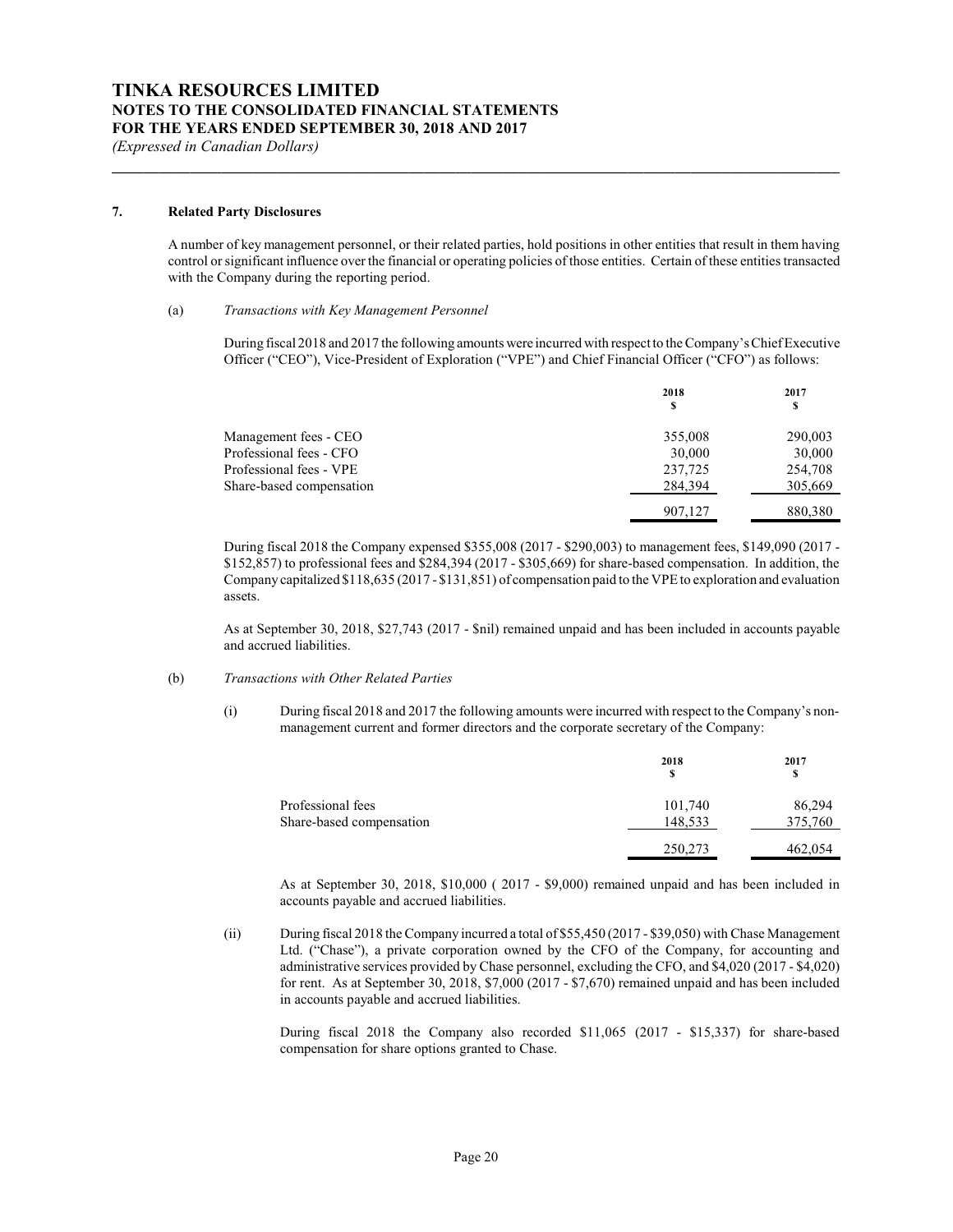#### **8. Income Taxes**

The income tax effects of temporary differences and unused tax losses that give rise to significant components of deferred income tax assets and liabilities are as follows:

**\_\_\_\_\_\_\_\_\_\_\_\_\_\_\_\_\_\_\_\_\_\_\_\_\_\_\_\_\_\_\_\_\_\_\_\_\_\_\_\_\_\_\_\_\_\_\_\_\_\_\_\_\_\_\_\_\_\_\_\_\_\_\_\_\_\_\_\_\_\_\_\_\_\_\_\_\_\_\_\_\_\_\_\_\_\_\_\_\_\_\_\_\_**

|                                                                            | 2018<br>S      | 2017<br>S   |
|----------------------------------------------------------------------------|----------------|-------------|
| Deferred income tax assets (liabilities):                                  |                |             |
| Losses available for future periods                                        | 11,996,600     | 9,827,300   |
| Tax basis of property, plant and equipment in excess of net book value     | 6.600          | 6.200       |
| Net book value of exploration and evaluation assets in excess of tax basis | (10, 152, 300) | (7,161,100) |
| Other                                                                      | 342,300        | 186,800     |
| Valuation allowance for deferred income tax assets                         | 2,193,200      | 2,859,200   |
| Net deferred income tax assets                                             | (2,193,200)    | (2,859,200) |

The recovery of income taxes shown in the consolidated statements of comprehensive loss and deficit differ from the amounts obtained by applying statutory rates to the loss before provision for income taxes due to the following:

|                                                         | 2018<br>S  | 2017<br>\$ |
|---------------------------------------------------------|------------|------------|
| Income tax rate reconciliation                          |            |            |
| Combined federal and provincial income tax rate         | 26.75%     | 26.0%      |
| Expected income tax recovery                            | (753, 400) | (829,100)  |
| Permanent differences                                   | 125,600    | 264,700    |
| Effect of different income tax rates in Peru and Canada | 32,100     | 25,000     |
| Change in valuation allowance                           | 595,700    | 539,400    |
| Actual income tax recovery                              |            |            |

As at September 30, 2018 the Company has non-capital losses of approximately \$11,106,000 (2017 - \$9,542,300), capital losses of approximately \$329,100 (2017 - \$329,100) and tax pools of approximately \$1,666,600 (2017 - \$1,089,300) carried forward for Canadian income tax purposes and are available to reduce Canadian taxable income in future years. The non-capital losses expire commencing 2026 through 2038. The capital losses and tax pools can be carried forward indefinitely.

The Company also has non-capital losses of approximately \$29,993,300 (2017 - \$24,169,500) for Peruvian income tax purposes, which are available for application against future taxable income. These non-capital losses expire commencing December 31, 2018 through December 31, 2023.

Future income tax benefits which may arise as a result of these losses have not been recognized in the consolidated financial statements as their realization is unlikely.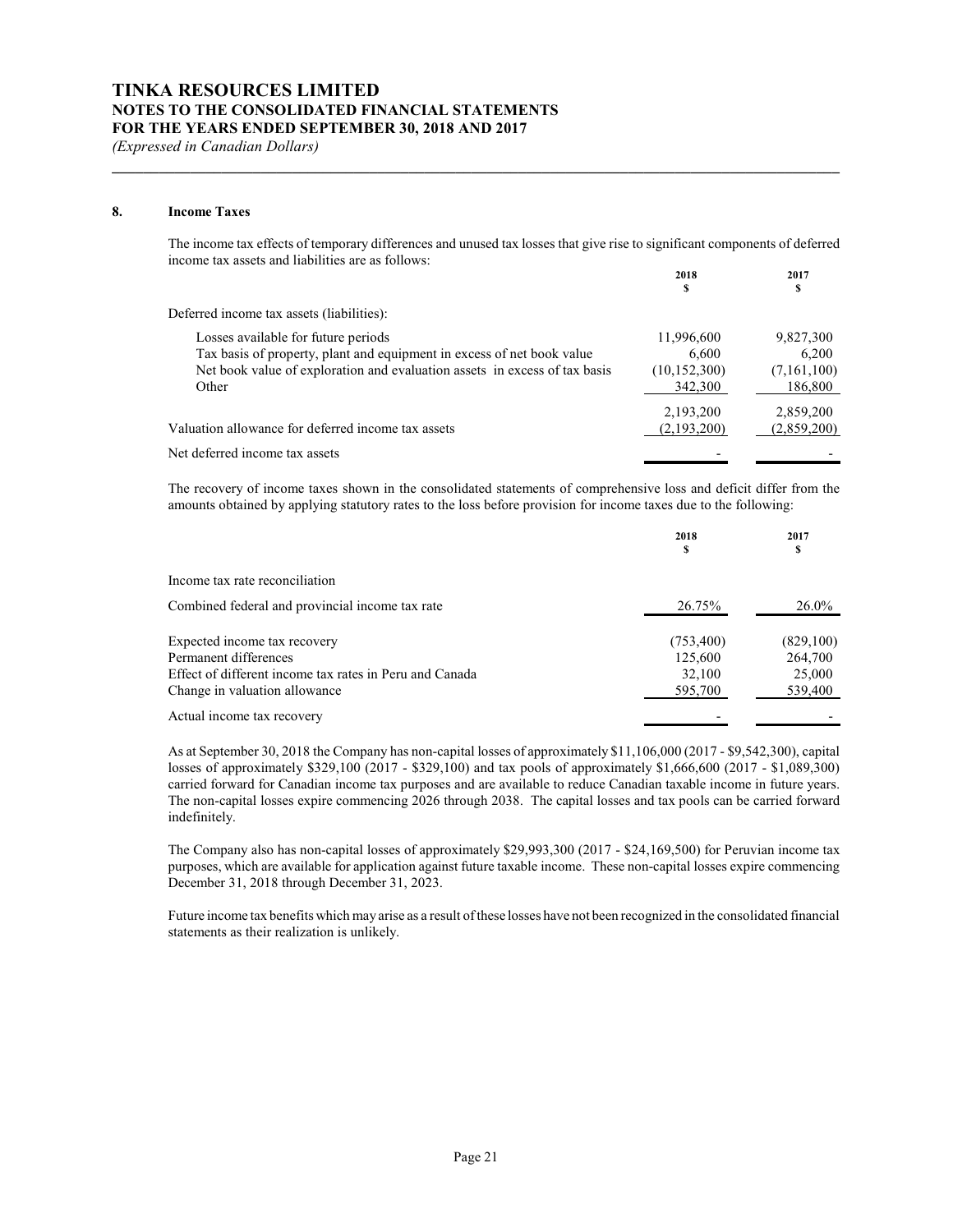#### **9. Segmented Information**

Substantially all of the Company's operations are in one industry, the exploration for base and precious metals. Management reviews the financial results according to expenditures by property. The Company's mineral properties are located in Peru and its corporate assets are located in Canada. The Company is in the exploration stage and, accordingly, has no reportable segment revenues or operating results.

**\_\_\_\_\_\_\_\_\_\_\_\_\_\_\_\_\_\_\_\_\_\_\_\_\_\_\_\_\_\_\_\_\_\_\_\_\_\_\_\_\_\_\_\_\_\_\_\_\_\_\_\_\_\_\_\_\_\_\_\_\_\_\_\_\_\_\_\_\_\_\_\_\_\_\_\_\_\_\_\_\_\_\_\_\_\_\_\_\_\_\_\_\_**

|                                                                                      | September 30, 2018       |                                                   |                                    |
|--------------------------------------------------------------------------------------|--------------------------|---------------------------------------------------|------------------------------------|
|                                                                                      | Corporate<br>Canada<br>S | <b>Mineral</b><br><b>Operations</b><br>Peru<br>\$ | Total<br>S                         |
| Current assets<br>Exploration and evaluation assets<br>Property, plant and equipment | 14,066,883<br>4,202      | 279,858<br>39,272,838<br>24,064                   | 14,346,741<br>39,272,838<br>28,266 |
|                                                                                      | 14,071,085               | 39,576,760                                        | 53,647,845                         |
|                                                                                      |                          | September 30, 2017                                |                                    |
|                                                                                      | Corporate<br>Canada<br>S | <b>Mineral</b><br><b>Operations</b><br>Peru<br>\$ | Total<br>S                         |
| Current assets<br>Exploration and evaluation assets<br>Property, plant and equipment | 6,056,505<br>6,019       | 105,311<br>28,862,723<br>24,616                   | 6,161,816<br>28,862,723<br>30,635  |
|                                                                                      | 6,062,524                | 28,992,650                                        | 35,055,174                         |

#### **10. Financial Instruments and Risk Management**

#### *Categories of Financial Assets and Financial Liabilities*

Financial instruments are classified into one of the following categories: fair value through profit or loss ("FVTPL"); heldto-maturity investments; loans and receivables; available-for-sale, and other financial liabilities. The carrying values of the Company's financial instruments are classified into the following categories:

| <b>Financial Instrument</b>              | Category                    | September 30,<br>2018 | September 30,<br>2017 |
|------------------------------------------|-----------------------------|-----------------------|-----------------------|
| Cash                                     | <b>FVTPL</b>                | 14.260.023            | 6,036,919             |
| Amounts receivable                       | Loans and receivables       | 6.254                 | 13.021                |
| Accounts payable and accrued liabilities | Other financial liabilities | (588, 203)            | (512,666)             |

The Company's financial instruments recorded at fair value require disclosure about how the fair value was determined based on significant levels of inputs described in the following hierarchy:

Level 1 - Quoted prices are available in active markets for identical assets or liabilities as of the reporting date. Active markets are those in which transactions occur in sufficient frequency and value to provide pricing information on an ongoing basis.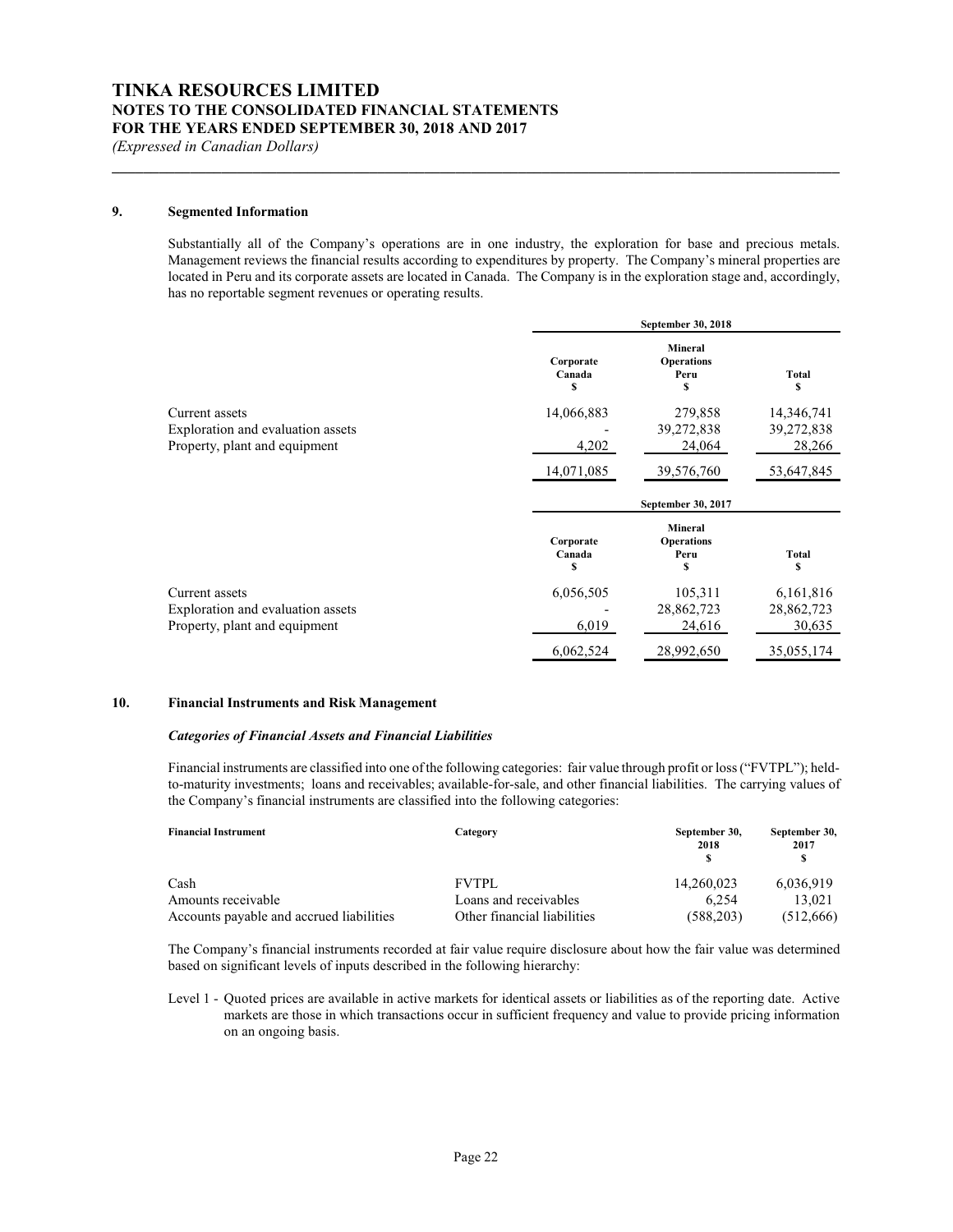#### **10. Financial Instruments and Risk Management** (continued)

Level 2 - Pricing inputs are other than quoted prices in active markets included in Level 1. Prices in Level 2 are either directly or indirectly observable as of the reporting date. Level 2 valuations are based on inputs including quoted forward prices for commodities, time value and volatility factors, which can be substantially observed or corroborated in the market place.

**\_\_\_\_\_\_\_\_\_\_\_\_\_\_\_\_\_\_\_\_\_\_\_\_\_\_\_\_\_\_\_\_\_\_\_\_\_\_\_\_\_\_\_\_\_\_\_\_\_\_\_\_\_\_\_\_\_\_\_\_\_\_\_\_\_\_\_\_\_\_\_\_\_\_\_\_\_\_\_\_\_\_\_\_\_\_\_\_\_\_\_\_\_**

Level 3 - Valuations in this level are those with inputs for the asset or liability that are not based on observable market data.

The recorded amounts for amounts receivable and accounts payable and accrued liabilities approximate their fair value due to their short-term nature. The Company's fair value of cash under the fair value hierarchy is measured using Level 1 inputs.

The Company's risk exposures and the impact on the Company's financial instruments are summarized below:

#### *Credit Risk*

Credit risk is the risk of loss associated with a counterparty's inability to fulfill its payment obligations. The Company's credit risk is primarily attributable to cash and amounts receivable. Management believes that the credit risk concentration with respect to financial instruments included in cash and amounts receivable is remote.

#### *Liquidity Risk*

Liquidity risk is the risk that the Company will not have the resources to meet its obligations as they fall due. The Company manages this risk by closelymonitoring cash forecasts and managing resources to ensure that it will have sufficient liquidity to meet its obligations. All of the Company's financial liabilities are classified as current and are anticipated to mature within the next fiscal period. The following table is based on the contractual maturity dates of financial assets and the earliest date on which the Company can be required to settle financial liabilities.

|                                          | <b>Contractual Maturity Analysis at September 30, 2018</b> |                                                     |                       |                       |             |
|------------------------------------------|------------------------------------------------------------|-----------------------------------------------------|-----------------------|-----------------------|-------------|
|                                          | Less than<br>3 Months<br>\$                                | $3 - 12$<br><b>Months</b>                           | $1 - 5$<br>Years<br>S | Over<br>5 Years<br>\$ | Total       |
| Cash                                     | 14,260,023                                                 |                                                     |                       | -                     | 14,260,023  |
| Amounts receivable                       | 6,254                                                      |                                                     |                       |                       | 6,254       |
| Accounts payable and accrued liabilities | (588, 203)                                                 |                                                     |                       |                       | (588, 203)  |
|                                          |                                                            | Contractual Maturity Analysis at September 30, 2017 |                       |                       |             |
|                                          | Less than<br>3 Months<br>\$                                | $3 - 12$<br><b>Months</b><br>\$                     | $1 - 5$<br>Years<br>S | Over<br>5 Years<br>\$ | Total<br>\$ |
| Cash                                     | 6,036,919                                                  |                                                     |                       |                       | 6,036,919   |
| Amounts receivable                       | 13,021                                                     |                                                     |                       |                       | 13,021      |
| Accounts payable and accrued liabilities | (512,666)                                                  |                                                     |                       |                       | (512,666)   |

#### *Market Risk*

Market risk is the risk of loss that may arise from changes in market factors such as interest rates, foreign exchange rates, and commodity and equity prices. These fluctuations may be significant.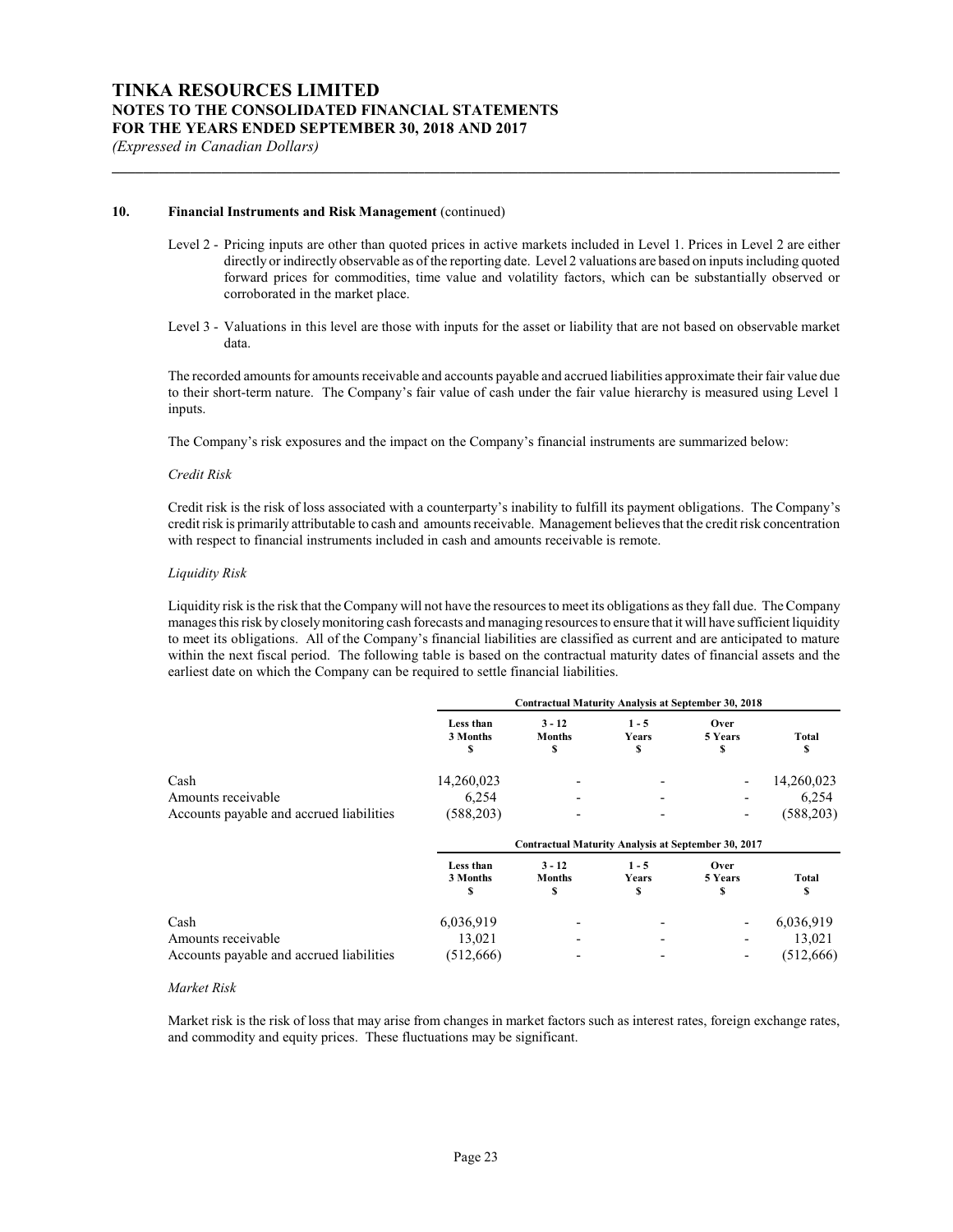#### **10. Financial Instruments and Risk Management** (continued)

(a) Interest Rate Risk

The Company is exposed to interest rate risk to the extent that the cash bear floating rates of interest. The interest rate risk on cash and on the Company's obligations are not considered significant.

**\_\_\_\_\_\_\_\_\_\_\_\_\_\_\_\_\_\_\_\_\_\_\_\_\_\_\_\_\_\_\_\_\_\_\_\_\_\_\_\_\_\_\_\_\_\_\_\_\_\_\_\_\_\_\_\_\_\_\_\_\_\_\_\_\_\_\_\_\_\_\_\_\_\_\_\_\_\_\_\_\_\_\_\_\_\_\_\_\_\_\_\_\_**

(b) Foreign Currency Risk

The Company has operations in Canada and Peru which are subject to foreign currency fluctuations. The Company's operating expenses are incurred in Canadian Dollars and Peruvian Nuevo Soles and the fluctuation of the Canadian Dollar in relation to other currencies will have an impact upon the profitability of the Company and may also affect the value of the Company's assets and the amount of shareholders' equity. The Company also maintains a US Dollar bank account with a Canadian bank. The Company has not entered into any agreements or purchased any instruments to hedge possible currency risks. At September 30, 2018, 1 Canadian Dollar was equal to 2.58 Peruvian Nuevo Soles and 0.77 US Dollar.

Balances are as follows:

|                                          | Peruvian<br><b>Nuevo Soles</b> | US<br><b>Dollars</b> | <b>CDN</b> \$<br>Equivalent |
|------------------------------------------|--------------------------------|----------------------|-----------------------------|
| Cash                                     | 695,959                        | 3,366,151            | 4,627,251                   |
| Amounts receivable                       | 16.135                         |                      | 6.254                       |
| Accounts payable and accrued liabilities | (887, 231)                     | (148, 265)           | (536,970)                   |
|                                          | (175,137                       | 3,217,886            | 4,096,535                   |

Based on the net exposures as of September 30, 2018 and, assuming that all other variables remain constant, a 10% fluctuation on the Canadian Dollar against the Peruvian Nuevo Soles and US Dollar would result in an increase or decrease of approximately \$399,540.

#### *Capital Management*

The Company manages its capital structure and makes adjustments to it, based on the funds available to the Company, in order to support the acquisition and exploration of mineral properties. The Board of Directors does not establish quantitative return on capital criteria for management, but rather relies on the expertise of the Company's management to sustain future development of the business. The Company defines capital that it manages as share capital and cash. The Company will continue to assess new properties and seek to acquire an interest in additional properties if it feels there is sufficient geologic or economic potential and if it has adequate financial resources to do so. Management reviews its capital management approach on an ongoing basis and believes that this approach, given the relative size of the Company, is reasonable.